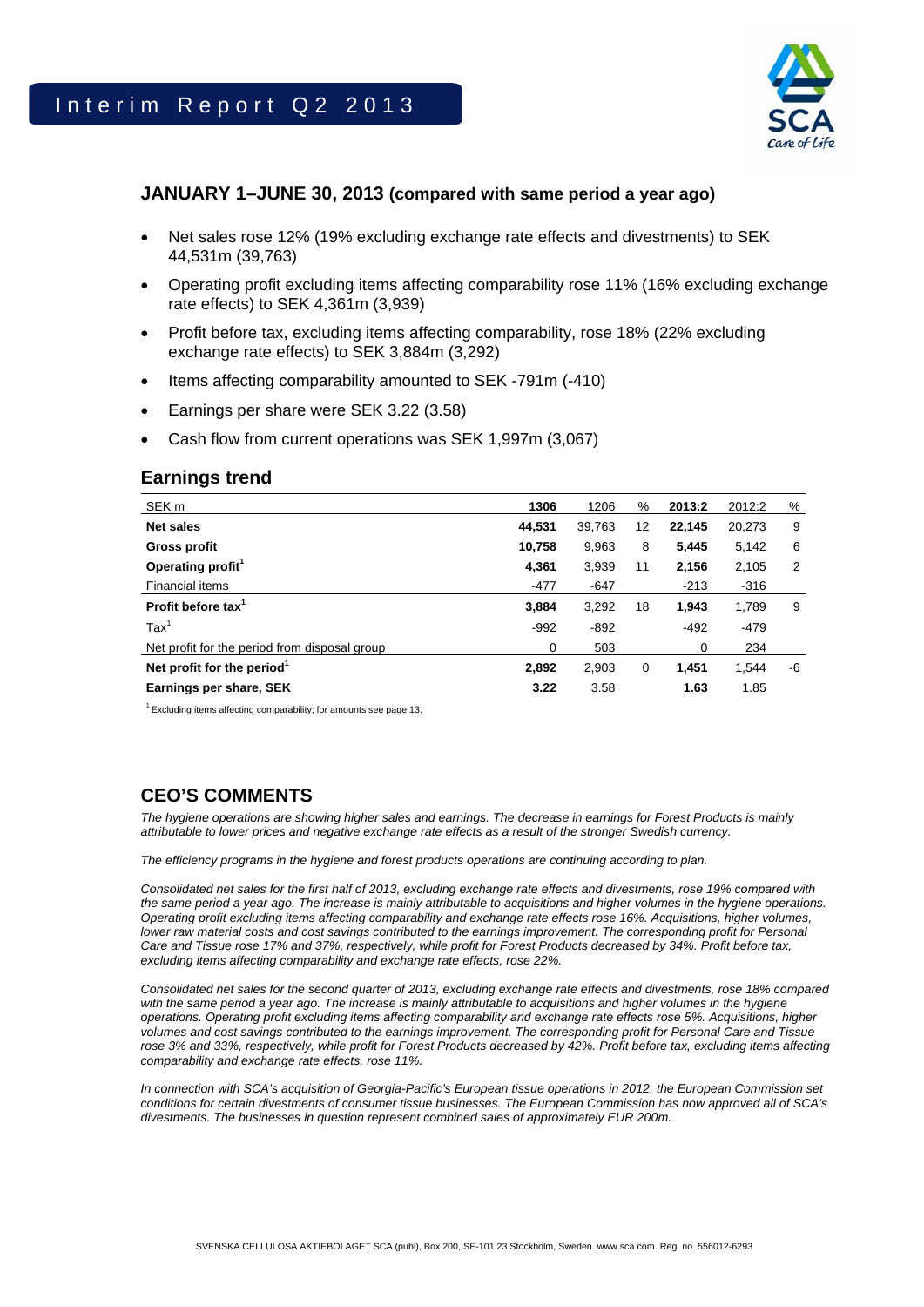



# **EARNINGS TREND FOR THE GROUP**

| SEK <sub>m</sub>                                                      | 1306      | 1206      | %  | 2013:2    | 2012:2    | %  |
|-----------------------------------------------------------------------|-----------|-----------|----|-----------|-----------|----|
| <b>Net sales</b>                                                      | 44,531    | 39.763    | 12 | 22,145    | 20,273    | 9  |
| Cost of goods sold                                                    | $-33,773$ | $-29,800$ |    | $-16,700$ | $-15,131$ |    |
| <b>Gross profit</b>                                                   | 10,758    | 9,963     | 8  | 5,445     | 5,142     | 6  |
| Sales, general and administration                                     | $-6,397$  | $-6,024$  |    | $-3,289$  | $-3,037$  |    |
| Operating profit <sup>1</sup>                                         | 4,361     | 3,939     | 11 | 2,156     | 2,105     | 2  |
| Financial items                                                       | $-477$    | $-647$    |    | $-213$    | $-316$    |    |
| Profit before tax <sup>1</sup>                                        | 3,884     | 3,292     | 18 | 1,943     | 1,789     | 9  |
| $\text{Tax}^1$                                                        | $-992$    | $-892$    |    | $-492$    | $-479$    |    |
| Net profit for the period from disposal group                         | 0         | 503       |    | 0         | 234       |    |
| Net profit for the period <sup>1</sup>                                | 2,892     | 2,903     | 0  | 1,451     | 1,544     | -6 |
| $1$ Excluding items affecting comparability; for amounts see page 13. |           |           |    |           |           |    |
| Earnings per share, SEK owners of the parent                          |           |           |    |           |           |    |
| - after dilution effects                                              | 3.22      | 3.58      |    | 1.63      | 1.85      |    |
| Margins (%)                                                           |           |           |    |           |           |    |
| Gross margin                                                          | 24.2      | 25.1      |    | 24.6      | 25.4      |    |
| Operating margin <sup>1</sup>                                         | 9.8       | 9.9       |    | 9.7       | 10.4      |    |
| Financial net margin                                                  | $-1.1$    | $-1.6$    |    | $-1.0$    | $-1.6$    |    |
| Profit margin <sup>1</sup>                                            | 8.7       | 8.3       |    | 8.7       | 8.8       |    |
| $\text{Tax}^1$                                                        | $-2.2$    | $-2.2$    |    | $-2.2$    | $-2.4$    |    |
| Net margin <sup>1</sup><br>$1 - 1 - 1$                                | 6.5       | 6.1       |    | 6.5       | 6.4       |    |

1 Excluding items affecting comparability; for amounts see page 13.

### **OPERATING PROFIT PER BUSINESS AREA**

| SEK <sub>m</sub>       | 1306   | 1206   | %     | 2013:2 | 2012:2 | %     |
|------------------------|--------|--------|-------|--------|--------|-------|
| <b>Personal Care</b>   | 1.616  | 1.449  | 12    | 806    | 781    |       |
| Tissue                 | 2,530  | 1,946  | 30    | 1,295  | 1,021  | -27   |
| <b>Forest Products</b> | 507    | 764    | $-34$ | 250    | 433    | $-42$ |
| Other                  | $-292$ | $-220$ |       | $-195$ | $-130$ |       |
| Total <sup>1</sup>     | 4.361  | 3,939  | 11    | 2,156  | 2,105  |       |
| $\overline{a}$         |        |        |       |        |        |       |

 $1$  Excluding items affecting comparability; for amounts see page 13.

# **OPERATING CASH FLOW PER BUSINESS AREA**

| SEK <sub>m</sub>       | 1306   | 1206  | %     | 2013:2 | 2012:2 | %   |
|------------------------|--------|-------|-------|--------|--------|-----|
| Personal Care          | 1,224  | 1.564 | $-22$ | 475    | 933    | -49 |
| Tissue                 | 2,015  | 2.549 | -21   | 924    | 1,315  | -30 |
| <b>Forest Products</b> | 417    | 486   | $-14$ | 121    | 309    | -61 |
| Other                  | $-295$ | -430  |       | -21    | $-166$ |     |
| Total                  | 3,361  | 4,169 | $-19$ | 1.499  | 2,391  | -37 |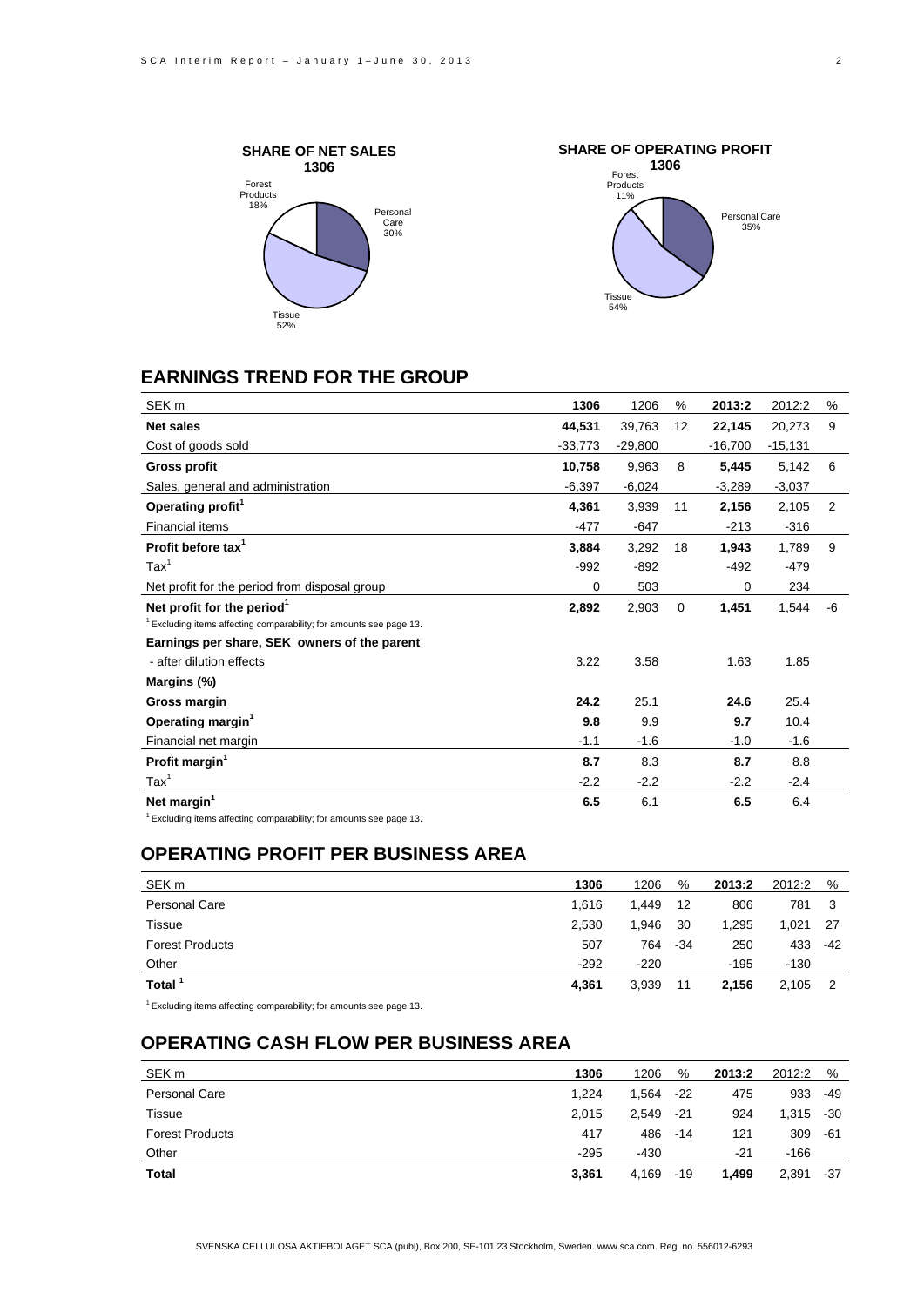**Net sales**



# **GROUP**

### **MARKET/EXTERNAL ENVIRONMENT**

The tissue markets in Europe and North America showed some growth during the first half of 2013 compared with the same period a year ago. Growth in demand in emerging markets remained high.

In Europe, demand for incontinence care products was favorable, and demand in Western Europe for baby diapers and feminine care products was stable. Growth for personal care products remained favorable in emerging markets.

Demand in Western Europe for publication paper continued to fall during the first half of the year, which led to capacity reductions in the market. The global market for solid-wood products and the European kraftliner market improved during the first half of the year.

### **OTHER GROUP INFORMATION**

In 2012, the packaging operations were divested on June 30, and on July 19 Georgia-Pacific's European tissue operations were acquired. In addition, the Asian hygiene company Everbeauty was acquired on June 1, 2012, and the remaining 50% of the Chilean hygiene company PISA was acquired on May 1, 2012. The UKbased newsprint facility Aylesford Newsprint was divested on October 2, 2012. In 2013 the Austrian publication paper mill in Laakirchen was divested on April 1, and during the second quarter, the parts of Georgia-Pacific that the European Commission required SCA to sell in connection with its acquisition were divested. In earnings for the comparison period, during the first half of the year the Packaging operations are reported on a separate line in the income statement – Net profit for the period from disposal group. The acquisitions are included in the income statement from their respective acquisition dates, while the divestments are included up until their respective divestment dates.

### **SALES AND EARNINGS**

**January–June 2013 compared with corresponding period a year ago**  Net sales rose 12% (19% excluding exchange rate effects and divestments) to SEK 44,531m (39,763). Higher volumes increased sales by 6%, while lower prices primarily for Forest Products decreased sales by 2%. Acquisitions increased sales by 15%, while divestments lowered sales by 3%.

Operating profit excluding items affecting comparability rose 11% (16% excluding exchange rate effects) to SEK 4,361m (3,939). Earnings improved as a result of acquisition in Europe, higher volumes, lower raw material costs and cost savings. The corresponding profit for Personal Care and Tissue rose 12% and 30%, respectively (17% and 37% respectively excluding exchange rate effects). Profit for Forest Products fell 34%, despite positive effects from cost-saving program, mainly as a result of lower prices, negative exchange rate effects and maintenance stop.

Items affecting comparability amounted to SEK -791m (-410) and consist of restructuring costs for the previously announced efficiency programs, transaction costs for previous years' acquisitions and divestments, and integration costs for the Georgia-Pacific acquisition.

Cost savings related to the cost-cutting and efficiency program covering all of SCA's hygiene operations, i.e., Personal Care and Tissue, totaled SEK 391m during the first half of 2013. During the second quarter, the savings amounted to SEK 231m, which corresponds to an annual rate of approximately EUR 110m. Total cost savings are expected to be EUR 300m with full effect in 2015. The program is according to plan.

Financial items decreased to SEK -477m (-647) as a result of lower interest rates and a lower net debt. Profit before tax excluding items affecting comparability rose 18% (22% excluding exchange rate effects) to SEK 3,884m (3,292). The tax expense excluding the effects of items affecting comparability was SEK 992m (892).



Excluding items affecting comparability

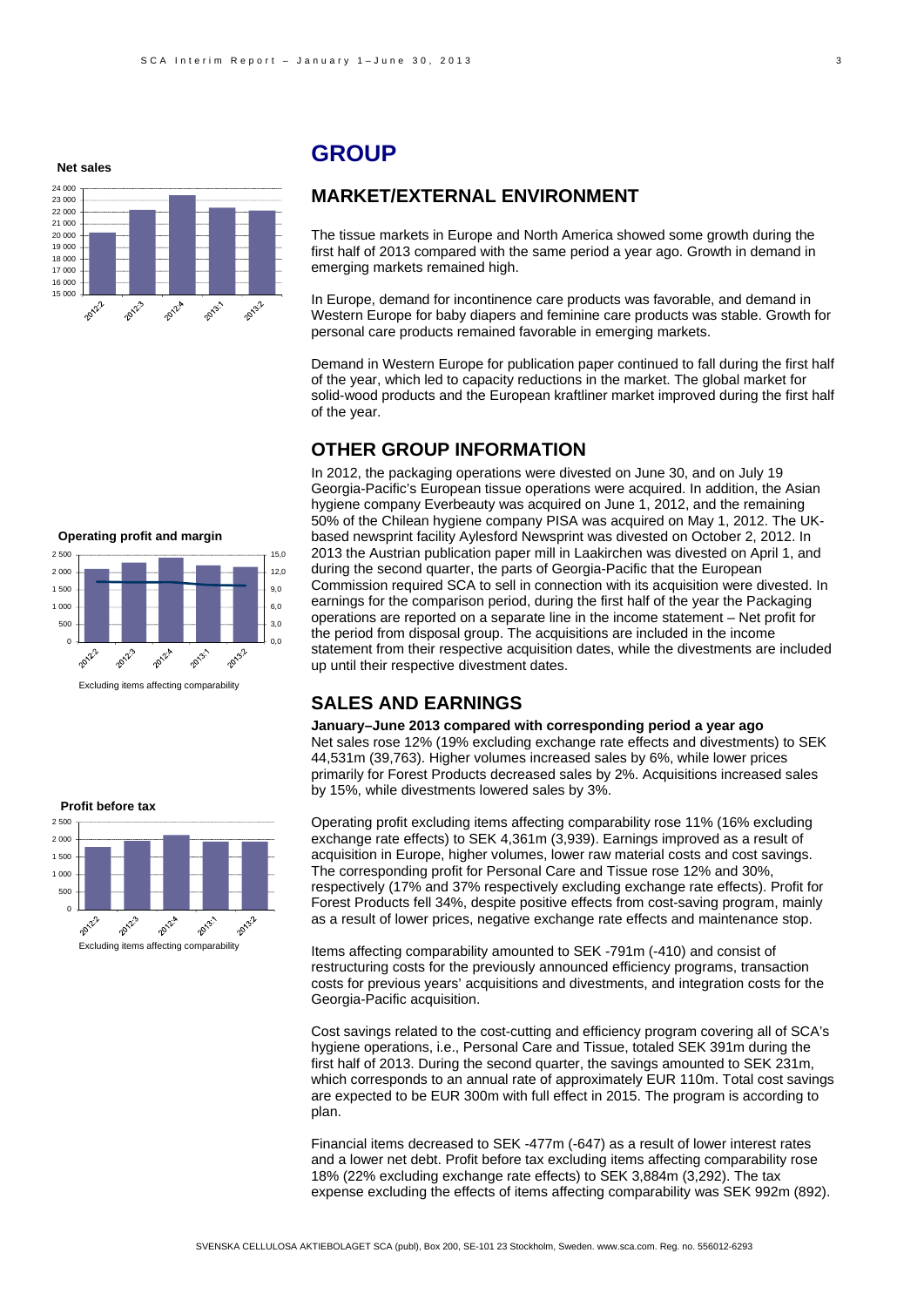Net profit for the period excluding items affecting comparability was level with the preceding year (increase of 4% excluding exchange rate effects) and amounted to SEK 2,892m (2,903). The figure for the corresponding period a year ago included SEK 503m in profit for Packaging. Earnings per share including items affecting comparability were SEK 3.22 (3.58).

#### **Second quarter 2013 compared with second quarter 2012**

Net sales increased by 9% (18% excluding exchange rate effects and divestments) to SEK 22,145m (20,273). Higher volumes increased sales by 7%. Lower prices decreased sales by 2%. Acquisitions increased sales by 13%, while divestments decreased sales by 4%.

Operating profit excluding items affecting comparability rose 2% (5% excluding exchange rate effects) to SEK 2,156m (2,105). Profit was positively affected by acquisition in Europe, higher volumes and cost savings.

Profit before tax, excluding items affecting comparability, rose 9% (11% excluding exchange rate effects) to SEK 1,943m (1,789).

#### **CASH FLOW AND FINANCING**

3 000 2 500 2.000 1.500 1 000 500 0 20132 2012年 2012.3 2012年 2013:1

**Cash flow from current operations**

The operating cash surplus amounted to SEK 6,264m (5,875). The cash flow effect of changes in working capital was SEK -939m (-144). Current capital expenditures amounted to SEK -1,471m (-1,069). The increase is due to acquired units that are not included in the period of comparison. Operating cash flow amounted to SEK 3,361m (4,169).

Financial items decreased to SEK -477m (-647) as a result of lower interest rates and a lower net debt. Tax payments increased to SEK 891m (490). Cash flow from current operations decreased to SEK 1,997m (3,067). A higher operating surplus did not fully compensate for a higher level of tied-up working capital and higher capital expenditures for the period compared with a year ago.

Strategic investments totaled SEK -775m (-873). The net sum of acquisitions and divestments was SEK 587m (14,427). Net cash flow from the divested packaging operations was SEK 0m (468). Payment of the shareholder dividend affected cash flow by SEK -3,193m (-2,952). Net cash flow totaled SEK -1,384m (14,139).

Net debt decreased by SEK 106m during the first half of the year, to SEK 32,821m. Excluding pension liabilities, net debt amounted to SEK 30,317m. Net cash flow increased net debt by SEK 1,384m. Fair value measurement of pension assets and pension obligations together with fair valuation of financial instruments reduced net debt by SEK 1,735m. Exchange rate movements increased net debt by SEK 59m. Reclassification of non-current provisions to pension liabilities in accordance with IAS 19 increased net debt by SEK 186m. The debt/equity ratio was 0.55 (0.55 at the start of the year). Excluding pension liabilities, the debt/equity ratio was 0.51 (0.48 at the start of the year). The debt payment capacity was 35% (37%).

As per June 30, 2013, SCA had outstanding commercial paper worth SEK 6,330m maturing within 12 months. Unutilized credit facilities amounted to SEK 17,818m, including SEK 17,502m in long-term facilities. Cash and cash equivalents amounted to SEK 3,344m.

### **EQUITY**

Consolidated equity decreased by SEK 546m during the period, to SEK 59,618m. Net profit for the period increased equity by SEK 2,289m. Equity decreased by SEK 3,193m through payment of the shareholder dividend. Equity increased by SEK 1,193m after tax as a result of restatement of the net pension liability to fair value. Fair value measurement of financial instruments increased equity by SEK 36m after tax. Exchange rate movements including the effects of hedges of net investments in foreign assets after tax increased equity by SEK 130m. Acquisitions of noncontrolling interests, which consists of minority shares in the German subsidiary SCA Hygiene Products SE, decreased equity by SEK 1,001m.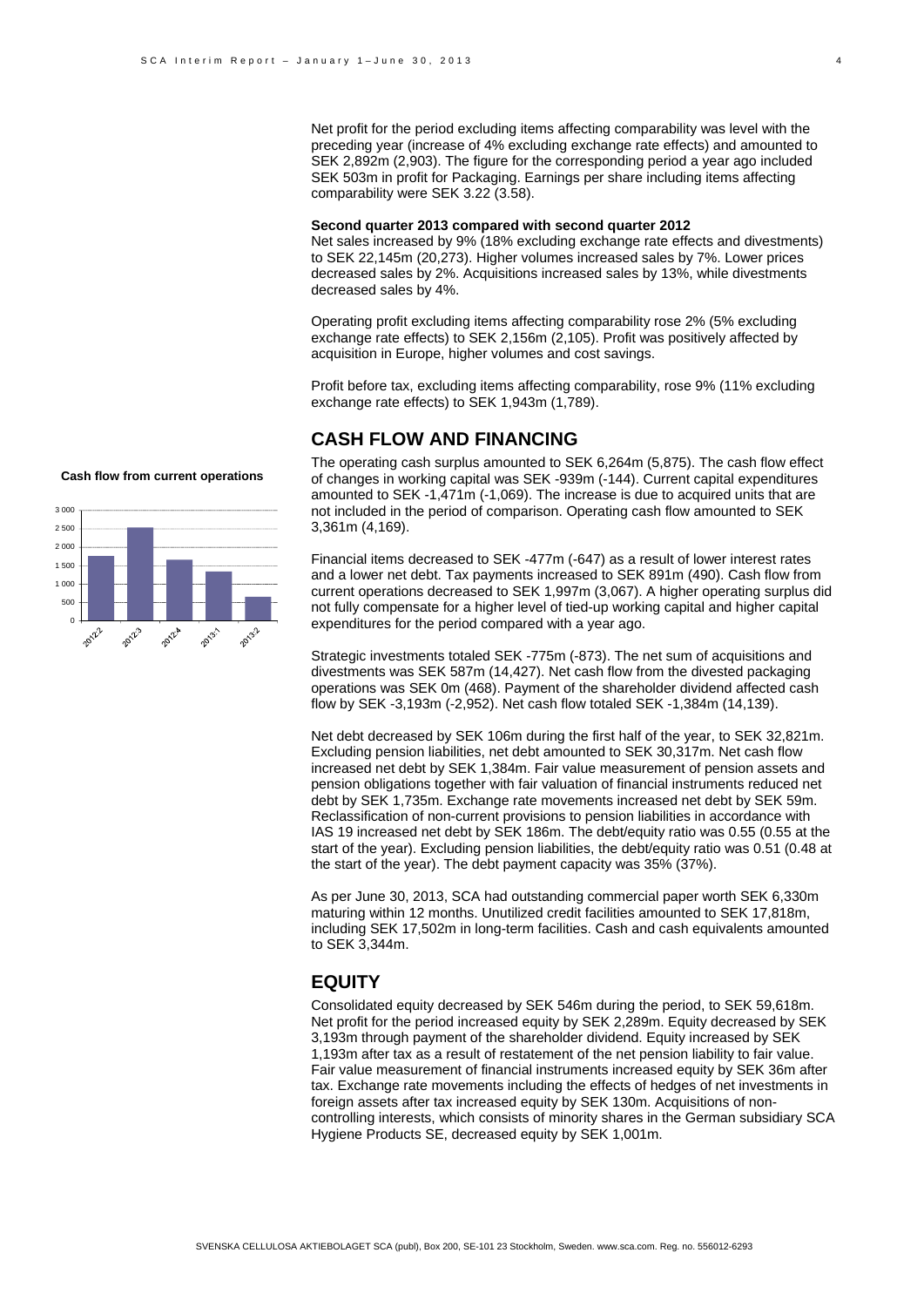### **TAX**

A tax expense corresponding to a tax rate of 26% is reported for the period, excluding items affecting comparability (see page 13.)

### **EVENTS DURING THE YEAR**

On April 2 SCA completed the divestment of the Austrian publication paper mill in Laakirchen. The initial purchase consideration was EUR 100m, with a possible, maximum earn-out payment of EUR 100m based on a two-year profit-sharing model.

In connection with SCA's acquisition of Georgia-Pacific's European tissue operations in 2012, the European Commission set conditions for the divestment of certain consumer tissue businesses. These divestments were carried out in April and have been approved by the European Commission. The purchase consideration was approximately EUR 100m.

On June 3 SCA raised EUR 500m in the bond market. The bond has a ten-year term and interest expense of 2.61%. The aim of the transaction was to refinance maturing debt.

On June 28 SCA implemented a compulsory redemption of minority shares in its German subsidiary SCA Hygiene Products SE (Societas Europeas), previously PWA. The purchase price for the shares was approximately SEK 1bn.

On January 17, 2012, an agreement was reached with DS Smith on the divestment of SCA's packaging operations, excluding the two kraftliner mills in Sweden. The purchase price was EUR 1,700m on a debt-free basis. The deal was approved by the European Commission Competition Authority on May 25, 2012, and was completed on June 30, 2012. The operations were deconsolidated on June 30, 2012. The sales price will be adjusted following reconciliation of working capital, etc.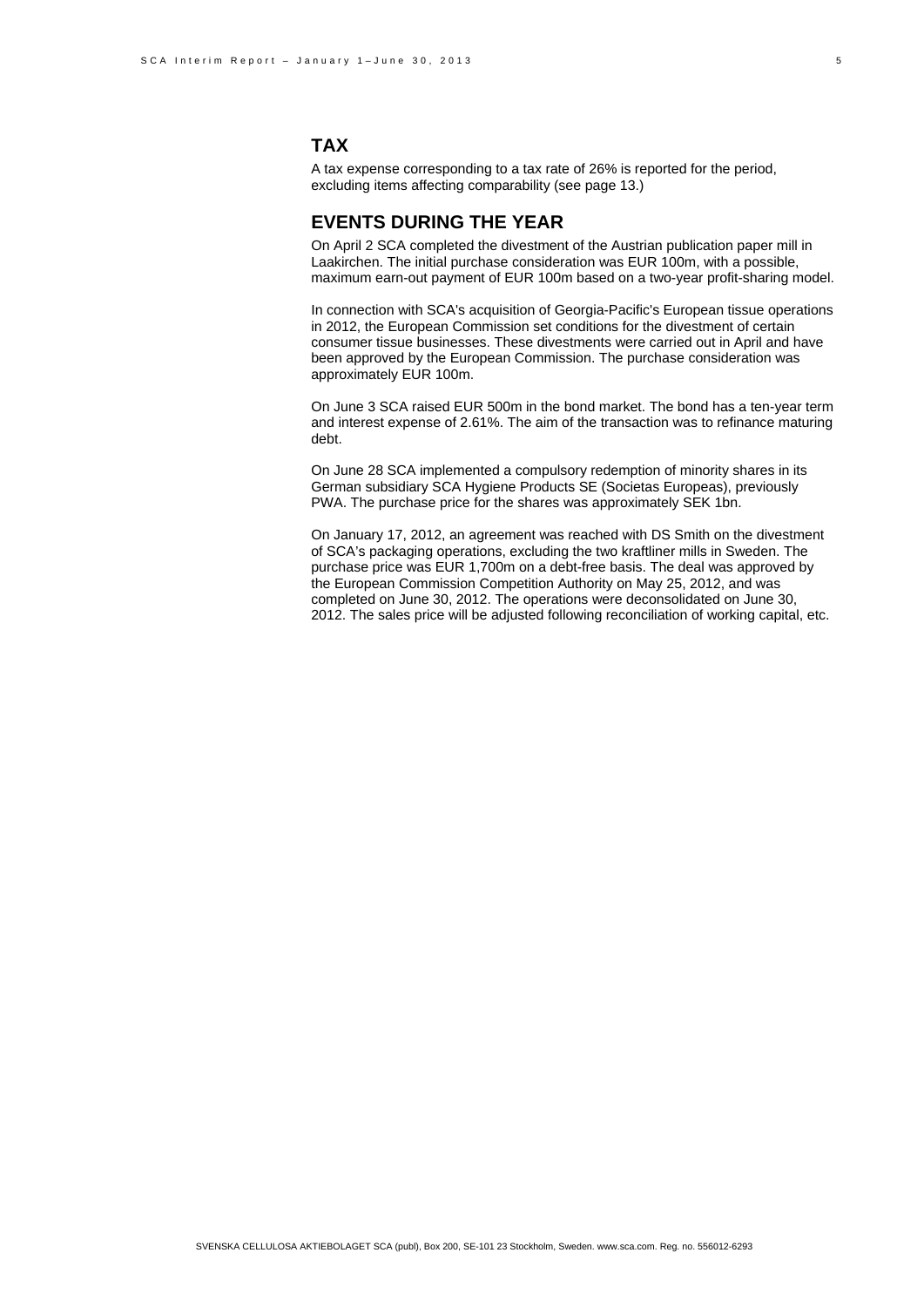

### **Share of Group, operating profit 1306**





#### **Operating profit and margin**



| Deviations, operating profit (%) |      |
|----------------------------------|------|
| 1306 vs. 1206                    | 12   |
|                                  |      |
| Price/mix                        | $-7$ |
| Volume                           | 14   |
| Raw material                     | 0    |
| Energy                           | 1    |
| Currency                         | -5   |
| )ther                            | g    |

# **PERSONAL CARE**

| SEK m                | 1306   | 1206   | ℅  | 2013:2 | 2012:2 | % |
|----------------------|--------|--------|----|--------|--------|---|
| Net sales            | 13.368 | 12.771 | 5  | 6.764  | 6.530  | 4 |
| Operating surplus    | 2.101  | 1.932  | 9  | 1.047  | 1.030  | 2 |
| Operating profit*    | 1.616  | 1.449  | 12 | 806    | 781    | 3 |
| Operating margin, %* | 12.1   | 11.3   |    | 11.9   | 12.0   |   |
| Operating cash flow  | 1.224  | 1.564  |    | 475    | 933    |   |

\*) Excluding restructuring costs, which are reported as items affecting comparability outside of the business area.

#### **January–June 2013 compared with corresponding period a year ago**

Net sales rose 5% (10% excluding exchange rate effects) to SEK 13,368m (12,771). Higher volumes and acquisitions increased sales by 4% and 6%, respectively. In emerging markets, sales rose 17% excluding exchange rate effects.

Sales of incontinence care products under the globally leading TENA brand rose 7%, excluding exchange rate effects, driven mainly by emerging markets and favorable growth in Western Europe. Sales of baby diapers rose 9%, excluding exchange rate effects, mainly related to Europe and acquisition in Asia. Sales of feminine care products rose 5%, excluding exchange rate effects, mainly attributable to emerging markets.

Operating profit excluding items affecting comparability was 12% higher than a year ago (17% excluding exchange rate effects) and amounted to SEK 1,616m (1,449). Profit was favorably affected by higher volumes, cost savings and acquisitions. Investments in increased marketing activities led to higher volumes, but have weighed down profits in the near term.

The operating cash surplus amounted to SEK 2,108m (1,930). Operating cash flow decreased to SEK 1,224m (1,564) as a result of a higher level of working capital and increased investments that were not compensated by a higher operating cash surplus.

#### **Second quarter 2013 compared with second quarter 2012**

Net sales rose 4% (10% excluding exchange rate effects). Higher volumes increased sales by 5%. Acquisitions increased sales by 5%.

Sales of incontinence care products under the globally leading TENA brand rose 6%, excluding exchange rate effects, driven mainly by emerging markets. Sales of baby diapers rose 7%, excluding exchange rate effects. The increase is mainly attributable to higher sales in Eastern Europe and acquisition in Asia. Sales of feminine care products rose 8%, excluding exchange rate effects, mainly attributable to emerging markets.

Operating profit excluding items affecting comparability rose 3% (3% excluding exchange rate effects) to SEK 806m (781). The earnings improvement can be credited to higher volumes, acquisitions and cost savings. Investments in increased marketing activities led to higher volumes, but have weighed down profits in the near term. Higher raw material costs had a negative impact on profit.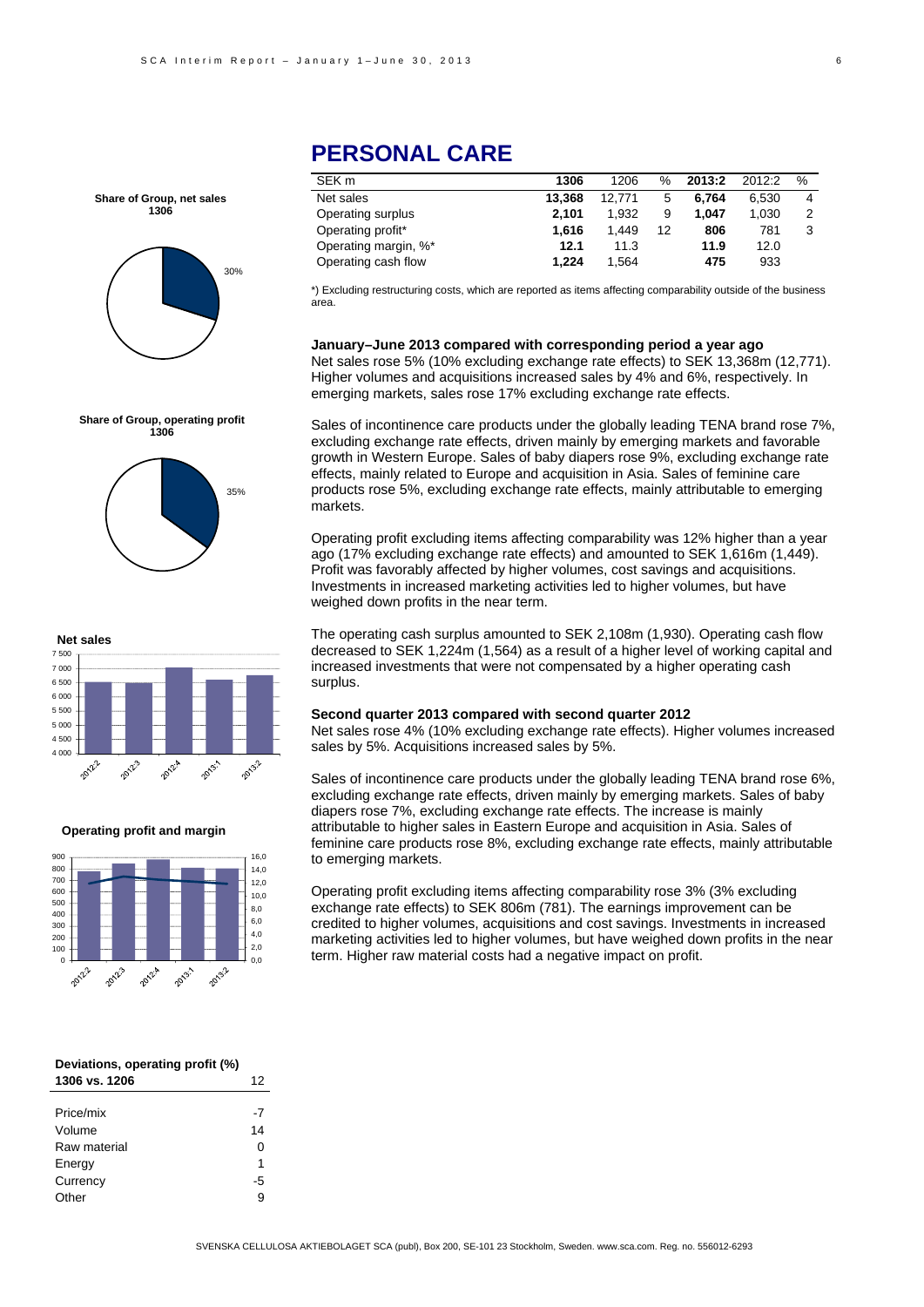# 52% **Share of Group, net sales 1306**

#### **Share of Group, operating profit 1306**



# **TISSUE**

| SEK m                | 1306   | 1206   | $\%$ | 2013:2 | 2012:2 | $\%$ |
|----------------------|--------|--------|------|--------|--------|------|
| Net sales            | 23.280 | 18.582 | 25   | 11.650 | 9.461  | 23   |
| Operating surplus    | 3.757  | 2.941  | 28   | 1.907  | 1.525  | 25   |
| Operating profit*    | 2.530  | 1.946  | 30   | 1.295  | 1.021  | 27   |
| Operating margin, %* | 10.9   | 10.5   |      | 11.1   | 10.8   |      |
| Operating cash flow  | 2.015  | 2.549  |      | 924    | 1.315  |      |
|                      |        |        |      |        |        |      |

\*) Excluding restructuring costs, which are reported as items affecting comparability outside of the business area.

Cost savings related to the acquisition of Georgia-Pacific's European tissue operations amounted to SEK 141m during the first half of 2013. The savings totaled SEK 87m during the second quarter of 2013, corresponding to an annual rate of approximately EUR 40m. Total cost savings are expected to amount to EUR 125m with full effect in 2016. The program is according to plan.

### **January–June 2013 compared with corresponding period a year ago**

Net sales rose 25% (31% excluding exchange rate effects) to SEK 23,280m (18,582). Higher volumes increased sales by 3%, while acquisitions increased sales by 28%. Sales in emerging markets rose 15%, excluding exchange rate effects.

Sales of consumer tissue rose 33%, excluding exchange rate effects, mainly related to acquisitions in Europe and Latin America.

Sales of AFH tissue rose 27%, excluding exchange rate effects, mainly related to acquisition in Europe.

Operating profit excluding items affecting comparability improved by 30% (37% excluding exchange rate effects) to SEK 2,530m (1,946). Acquisitions, higher volumes and cost savings contributed to the earnings improvement. Acquisitions accounted for 21 percentage points of the profit improvement.



#### **Operating profit and margin**



#### **Deviations, operating profit (%) 1306 vs. 1206** 30

| Price/mix    | -5   |
|--------------|------|
| Volume       | 9    |
| Raw material | $-1$ |
| Energy       | -2   |
| Currency     | $-7$ |
| Other        | 36   |

#### The operating cash surplus increased to SEK 3,747m (2,985). Operating cash flow decreased to SEK 2,015m (2,549). The higher operating cash surplus did not fully compensate for a higher level of tied-up working capital and increased investments.

#### **Second quarter 2013 compared with second quarter 2012**

Net sales rose 23% (28% excluding exchange rate effects), to SEK 11,650m (9,461). Higher volumes increased sales by 3%, while acquisitions increased sales by 25%.

Sales of consumer tissue rose 30%, excluding exchange rate effects. The increase is mainly attributable to acquisitions and sales growth in emerging markets.

Sales of AFH tissue rose 26%, excluding exchange rate effects. The increase is mainly attributable to acquisitions.

Operating profit excluding items affecting comparability rose 27% (33% excluding exchange rate effects) to SEK 1,295m (1,021). Higher volumes, cost savings and acquisitions had a positive effect on profit. Acquisitions accounted for 16 percentage points of the profit improvement.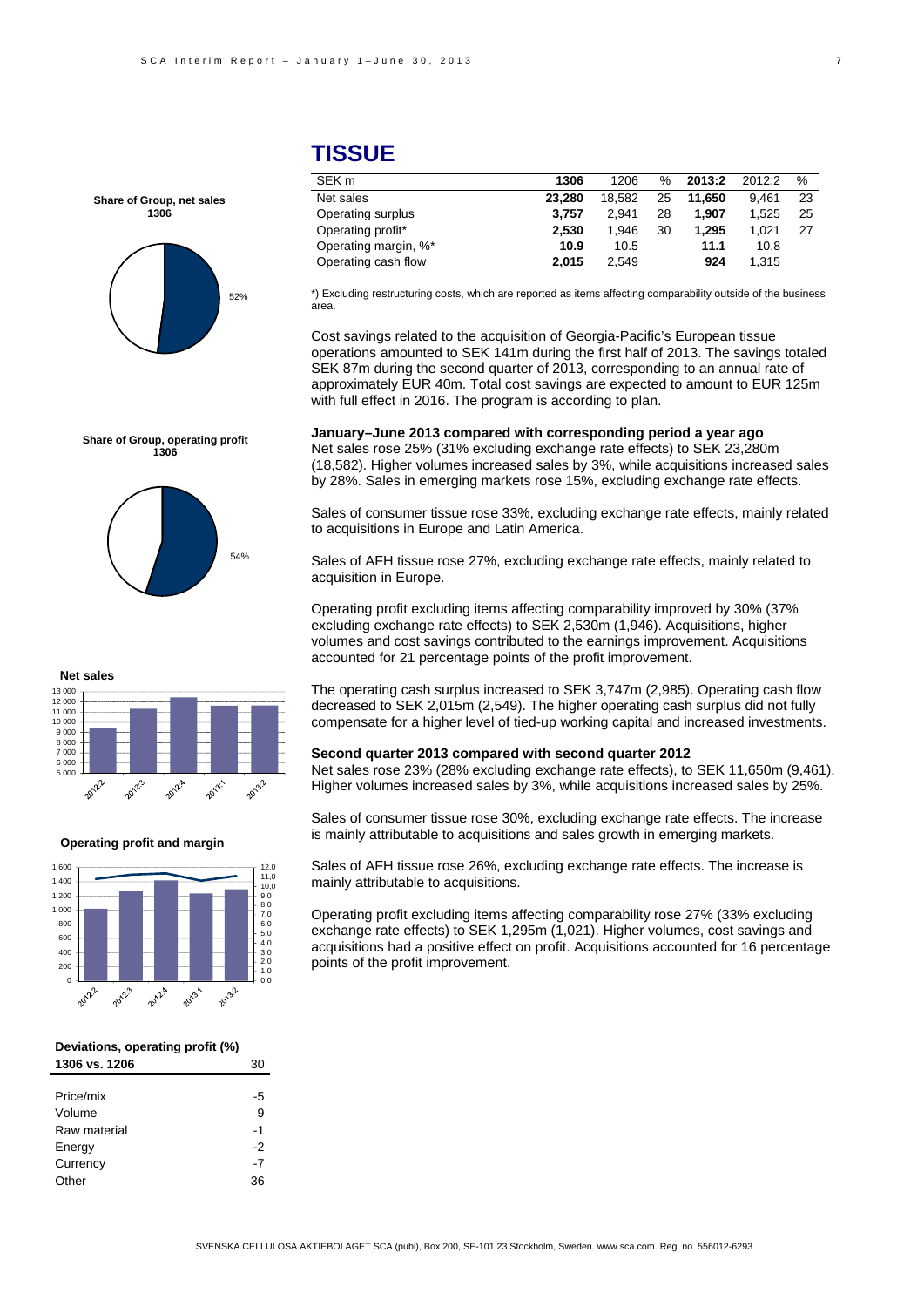**Share of Group, net sales 1306**









#### **Operating profit and margin**



#### **Deviations, operating profit (%) 1306 vs. 1206** -34

| Price/mix*   | -54 |
|--------------|-----|
| Volume       | -2  |
| Raw material | 22  |
| Energy       | -3  |
| Currency     | ი   |
| Other        | з   |

*\* Price/mix includes exchange rate effects of approximately -27% (SEK -210m).* 

# **FOREST PRODUCTS**

| SEK <sub>m</sub>                       | 1306  | 1206  | %     | 2013:2 | 2012:2 | %     |
|----------------------------------------|-------|-------|-------|--------|--------|-------|
| <b>Deliveries</b>                      |       |       |       |        |        |       |
| - Publication papers, thousand tonnes* | 554   | 766   | $-28$ | 198    | 369    | -46   |
| - Solid-wood products, thousand m3     | 1.140 | 1.094 | 4     | 619    | 597    | 4     |
| - Kraftliner products, thousand tonnes | 373   | 411   | -9    | 185    | 211    | $-12$ |
| - Pulp products, thousand tonnes       | 246   | 255   | -4    | 117    | 118    | -1    |
| Net sales                              | 8.036 | 9.651 | $-17$ | 3.788  | 4.868  | $-22$ |
| Operating surplus                      | 1,168 | 1,545 | $-24$ | 556    | 830    | $-33$ |
| Operating profit**                     | 507   | 764   | $-34$ | 250    | 433    | $-42$ |
| Operating margin, %**                  | 6.3   | 7.9   |       | 6.6    | 8.9    |       |
| Operating cash flow                    | 417   | 486   |       | 121    | 309    |       |

\*) Adjusted for the divestments of Aylesford and Laakirchen, deliveries decreased by 2% and 1%, respectively.

\*\*) Excluding restructuring costs, which are reported as items affecting comparability outside of the business area.

During the first half of the year, the ongoing efficiency program led to an earnings improvement of SEK 145m. The earnings improvements during the second quarter amounted to SEK 110m, corresponding to an annual rate of approximately SEK 440m. The total earnings improvement is expected to amount to SEK 1,300m with full effect in 2015. The program is according to plan.

**January–June 2013 compared with the corresponding period a year ago**  Net sales decreased by 17% (6% excluding divestments) to SEK 8,036m (9,651). Lower prices (including exchange rate effects) reduced sales by 6%. Divestments reduced sales by 11%.

Sales of publication papers decreased as a result of lower prices (including exchange rate effects) and volumes, and divestments. Sales of kraftliner decreased as a result of lower volumes that were not fully compensated by higher prices. Sales of solid-wood products decreased as a result of lower prices (including exchange rate effects) that were not fully compensated by higher volumes. Sales of pulp decreased as a result of lower volumes and prices (including exchange rate effects).

Operating profit excluding items affecting comparability decreased by 34% to SEK 507m (764). The lower profit is mainly attributable to lower prices and negative exchange rate effects of SEK 210m related to the stronger Swedish krona, and costs for maintenance stops. Cost savings and lower raw material costs had a positive effect on profit. Earnings effects related to land swaps had a favorable effect on operating profit by SEK 121m (32).

The operating cash surplus was SEK 715m (1,164), and operating cash flow totaled SEK 417m (486).

#### **Second quarter 2013 compared with second quarter 2012**

Net sales decreased by 22% (4% excluding divestments) to SEK 3,788m (4,868). Lower prices (including exchange rate effects) decreased sales by 6%. Higher volumes increased sales by 2%. Divestments decreased sales by 18%.

Sales of publication papers decreased as a result of lower prices (including exchange rate effects) and divestments. Sales of kraftliner decreased as a result of lower volumes that were not fully compensated by higher prices (including exchange rate effects). Sales of solid-wood products increased as a result of higher volumes. Sales of pulp decreased as a result of lower prices (including exchange rate effects).

Operating profit excluding items affecting comparability decreased by 42%.The lower profit is mainly attributable to lower prices and negative exchange rate effects of SEK 100m related to the stronger Swedish krona, and costs for maintenance stops. Cost savings and lower raw material costs had a positive effect on profit.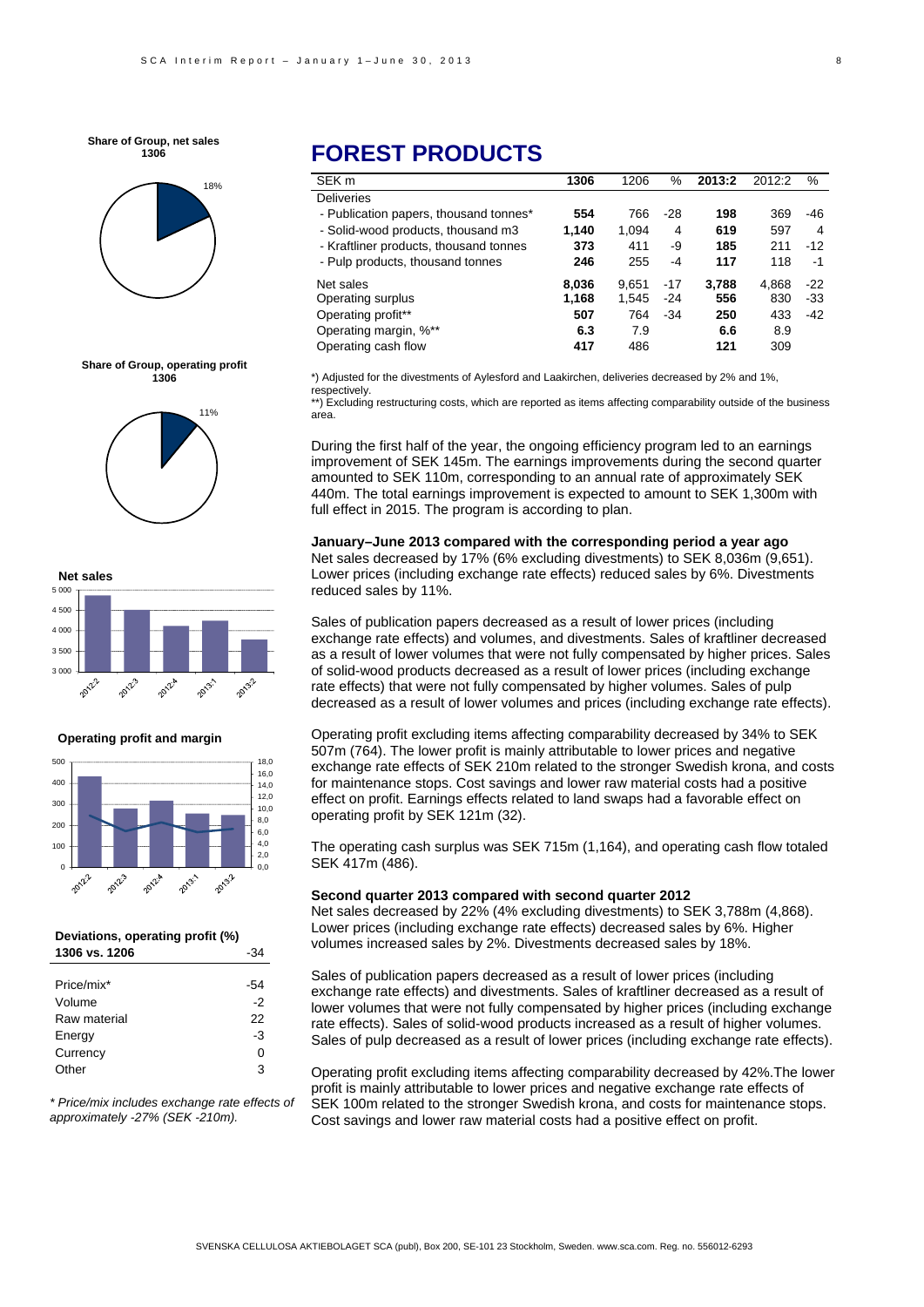### **SHARE DISTRIBUTION**

| June 30, 2013               | Class A    | Class B     | Total       |
|-----------------------------|------------|-------------|-------------|
| Registered number of shares | 90.300.772 | 614.809.322 | 705.110.094 |
| - of which treasury shares  |            | 2.767.605   | 2.767.605   |

At the end the reporting period the proportion of Class A shares was 12.8%. During the second quarter, at the request of shareholders a total of 1,176,427 Class A shares were converted to Class B shares. After the end of the second quarter, at the request of shareholders a total of 2,530,000 Class A shares were converted to Class B shares. The total number of votes in the company is thereafter 1,495,047,042.

### **FUTURE REPORTS**

The third quarter interim report will be published on October 18, 2013.

### **INVITATION TO PRESS CONFERENCE ON Q2 INTERIM REPORT 2013**

Media and analysts are invited to a press conference, where this interim report will be presented by Jan Johansson, President and CEO of SCA.

Time: 13:30 CET, Thursday, July 18, 2013 Location: Lundqvist & Lindqvist, Klarabergsviadukten 90, Stockholm, Sweden

The presentation will be webcast at www.sca.com. To participate, call: +44 (0)20 7162 0077, +1 (334) 323-6201, or +46 (0)8 5052 0110.

#### **For further information, please contact:**

Johan Karlsson, Vice President Investor Relations, Corporate Communications, +46 8 788 51 30 Boo Ehlin, Vice President Media Relations, Corporate Communications, +46 8 788 51 36 Joséphine Edwall-Björklund, Senior Vice President, Corporate Communications, +46 8 788 52 34

**NB** 

SCA discloses the information provided herein pursuant to the Securities Markets Act. This report has been prepared in both Swedish and English versions. In case of variations in the content between the two versions, the Swedish version shall govern. Submitted for publication on July 18, 2013, at 12:00 CET.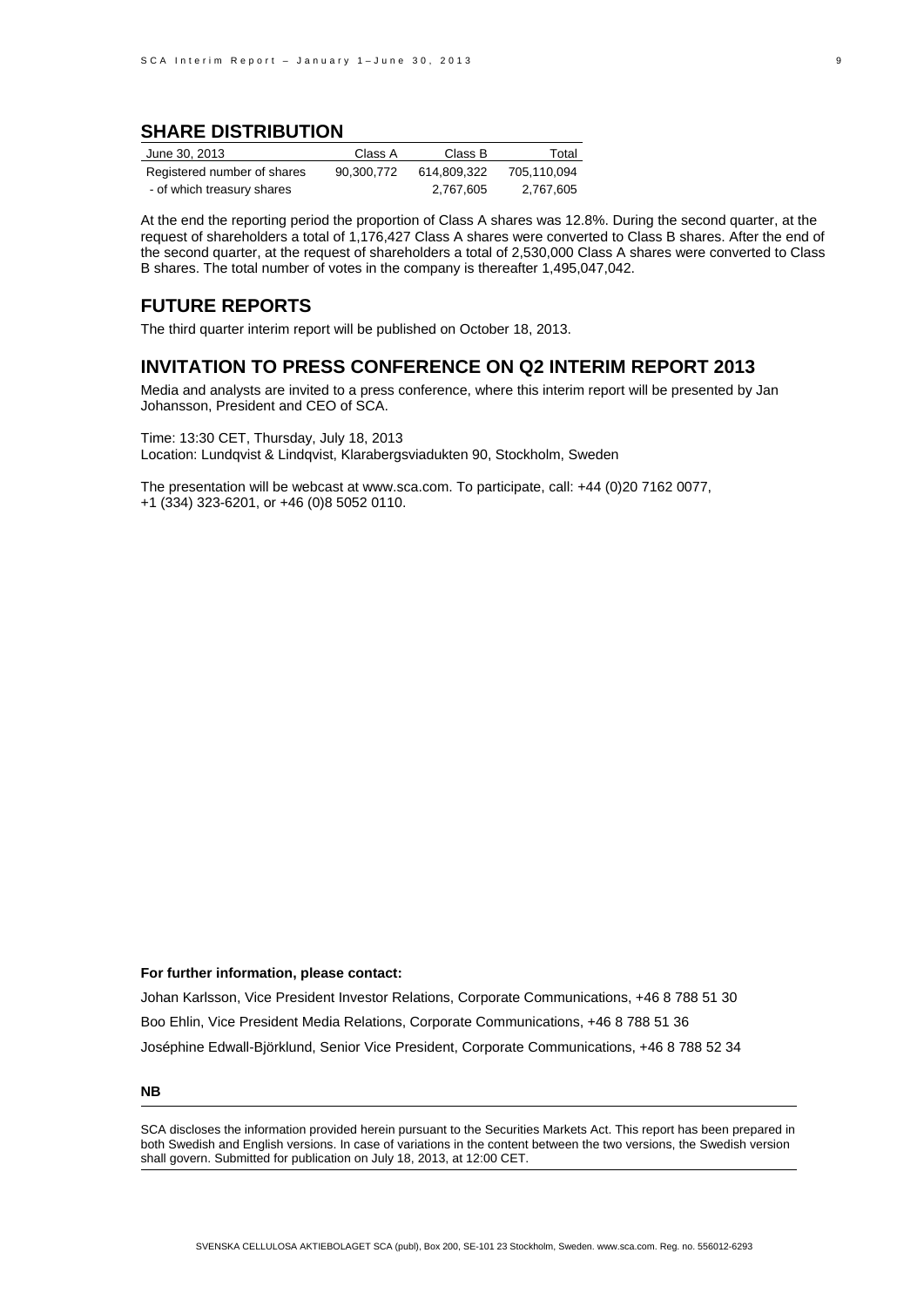The Board of Directors and President certify that the half-year interim report gives a true and fair view of the Parent Company's and Group's operations, financial position and results of operations, and describes material risks and uncertainties facing the Parent Company and the companies included in the Group.

Stockholm, July 18, 2013 SVENSKA CELLULOSA AKTIEBOLAGET SCA (publ)



Sverker M Martin-Löf Chairman of the Board

Rolf Bö rjesson Board m member

ber Lo Boa ard member ouise Julian

P Pär Boman Bo oard member

Bert Nordberg Bo oard member

Anders Nyrén Board member

Roger Boström Board member

Örjan Svensson Board m member

Jan Joha ansson Board m ember President and CEO

Leif Johansson Board memb

July VIA

Barbara Milia an **Thoralfsson** Board memb ber

Tho mas Wiklund Boa ard member

#### **REV VIEW REPORT T**

#### **Intro oduction**

We have reviewed this report for the period January 1–June 30, 2013, for Svenska Cellulosa Aktiebolaget SCA (publ). The board of directors and the CEO are responsible for the preparation and presentation of this interim report in accordance with IAS 34 and the Swedish Annual Accounts Act. Our responsibility is to express a conclusion on this interim report based on our review.

#### **Focus and scope of review**

We conducted our review in accordance with the Swedish Standard on Review Engagements (SÖG) 2410 Review of Interim Report Performed by the Independent Auditor of the Entity. A review consists of making inquiries, primarily of persons responsible for financial and accounting matters, and applying analytical and other review procedures. A review is substantially less in scope than an audit conducted in accordance with International Standards on Auditing (ISA) and other generally accepted auditing standards. The procedures performed in a review do not make it possible for us to obtain such certainty that we can be aware of all material circumstances that could have been identified if an audit was performed. The stated conclusion based on a review therefore does not have the same level of certainty as a stated conclusion based on an audit.

#### **Con nclusion**

Based on our review, nothing has come to our attention that causes us to believe that the interim report is not prepared, in all material respects, in accordance with IAS 34 and the Swedish Annual Accounts Act, regarding the Group, and with the Swedish Annual Accounts Act, regarding the Parent Company.

Stockholm, July 18, 2013

PricewaterhouseCoopers AB

Anders Lundin Auth horized Public Accountant Auditor in Charge

An nna-Clara af E Ekenstam Authorized Public Accountant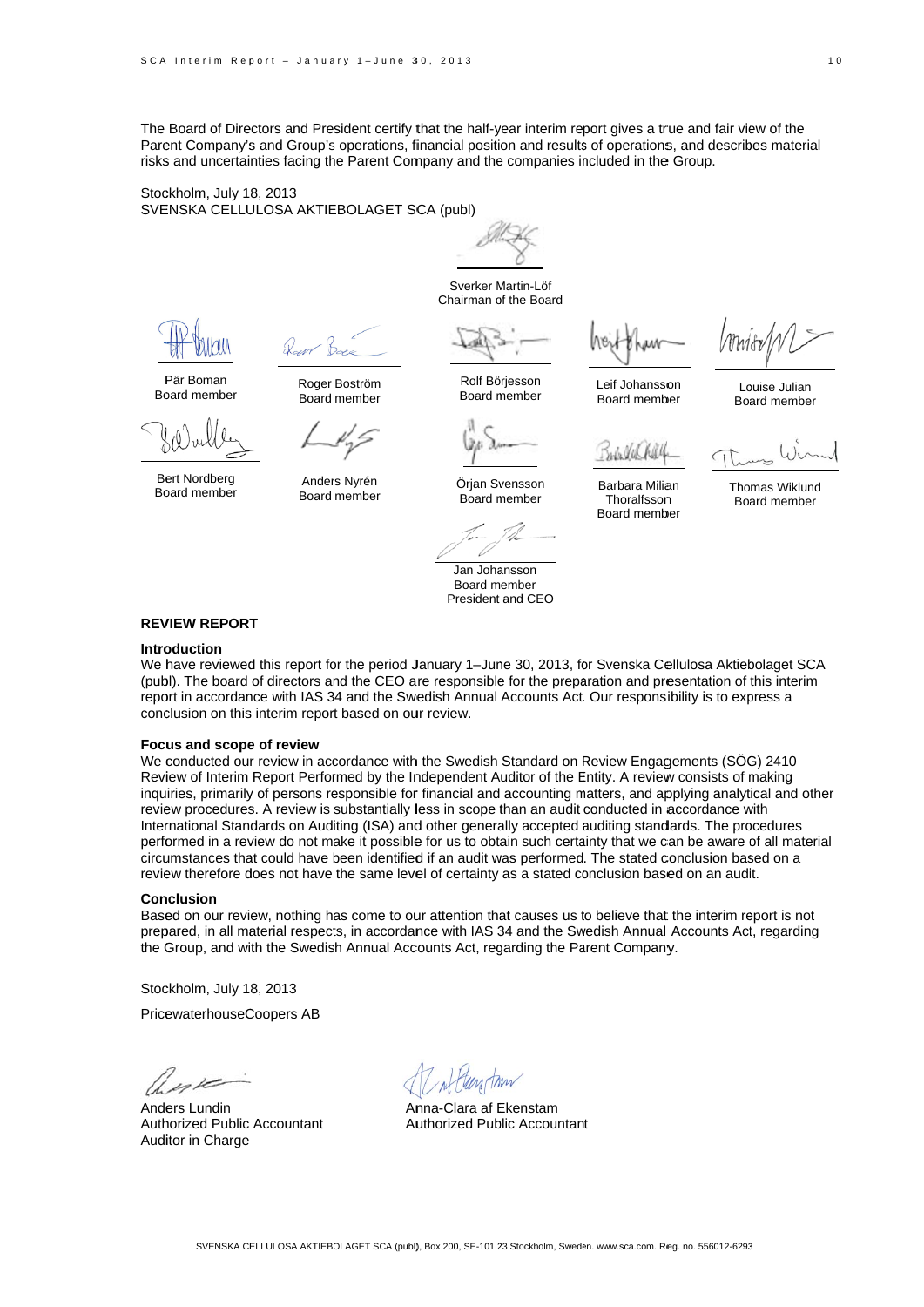# **OPERATING CASH FLOW ANALYSIS**

| SEK <sub>m</sub>                                    | 1306      | 1206       |
|-----------------------------------------------------|-----------|------------|
| Operating cash surplus                              | 6,264     | 5,875      |
| Change in working capital                           | $-939$    | $-144$     |
| Current capital expenditures, net                   | $-1,471$  | $-1,069$   |
| Restructuring costs, etc.                           | -493      | $-493$     |
| Operating cash flow                                 | 3,361     | 4,169      |
|                                                     |           |            |
| <b>Financial items</b>                              | $-477$    | $-647$     |
| Income taxes paid                                   | $-891$    | $-490$     |
| Other                                               | 4         | 35         |
| Cash flow from current operations                   | 1.997     | 3.067      |
|                                                     |           |            |
| Acquisitions                                        | $-941$    | $-3,325$   |
| Strategic capital expenditures, fixed assets        | $-775$    | $-873$     |
| <b>Divestments</b>                                  | 1,528     | 17,752     |
| Cash flow before dividend                           | 1,809     | 16,621     |
| Dividend                                            | $-3,193$  | $-2,950$   |
| Cash flow after dividend                            | $-1,384$  | 13,671     |
| Net cash flow from disposal group                   | 0         | 468        |
| Net cash flow                                       | $-1,384$  | 14,139     |
|                                                     |           |            |
| Net debt at the start of the period                 | $-32,927$ | $-36,648*$ |
| Net cash flow                                       | $-1.384$  | 14,139     |
| Remeasurement to equity                             | 1,735     | $-1,626$   |
| Currency effects                                    | $-59$     | $-271$     |
| Effect of reclassification of operating liability** | $-186$    | 0          |
| Net debt at the end of the period                   | $-32,821$ | $-24,406$  |
|                                                     |           |            |
| Debt/equity ratio                                   | 0.55      | 0.41       |
| Debt payment capacity, %                            | 35        | 42         |

\* Including disposal group

\*\* Provision for payroll tax has been reclassified to net debt under IAS 19.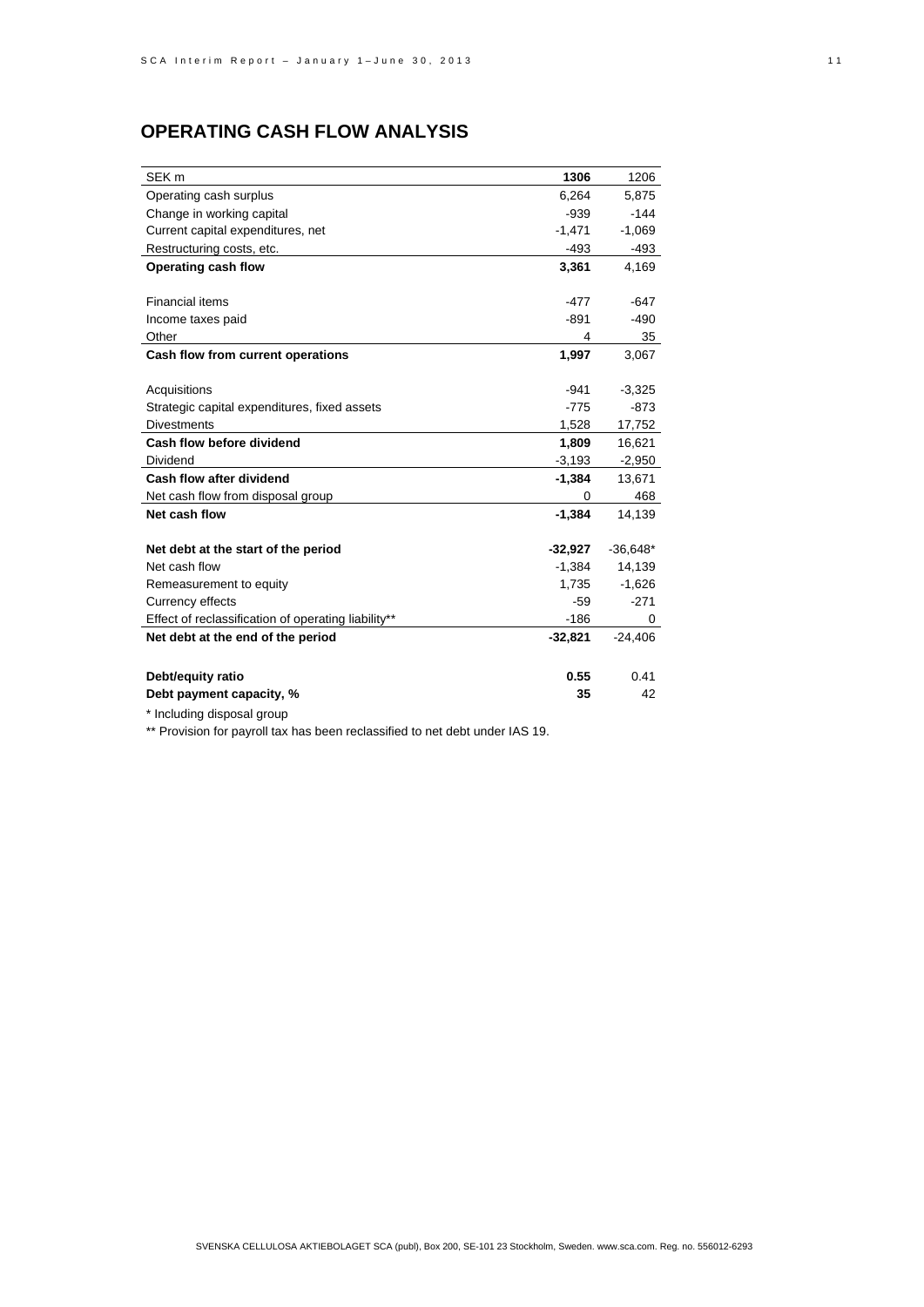# **CASH FLOW STATEMENT**

| SEK <sub>m</sub>                                            | 1306     | 1206     | 1306*          | 1206*  |
|-------------------------------------------------------------|----------|----------|----------------|--------|
|                                                             |          |          |                |        |
| <b>Operating activities</b>                                 |          |          |                |        |
| Profit before tax                                           | 3,093    | 3,561    |                |        |
| Adjustment for non-cash items <sup>1</sup>                  | 2,192    | 2,297    |                |        |
|                                                             | 5,285    | 5,858    | $\blacksquare$ | 1,087  |
| Paid tax                                                    | -891     | -600     | $\blacksquare$ | $-110$ |
| Cash flow from operating activities                         |          |          |                |        |
| before changes in working capital                           | 4,394    | 5,258    |                | 977    |
| Cash flow from changes in working capital                   |          |          |                |        |
| Change in inventories                                       | 174      | 44       |                |        |
| Change in operating receivables                             | -543     | -826     |                | $-213$ |
| Change in operating liabilities                             | $-570$   | 426      |                |        |
| Cash flow from operating activities                         | 3,455    | 4,902    | $\blacksquare$ | 764    |
|                                                             |          |          |                |        |
| <b>Investing activities</b>                                 |          |          |                |        |
| Acquisition of operations                                   | 87       | $-3,148$ |                |        |
| Sold operations                                             | 1,311    | 17,129   |                |        |
| Acquisition tangible and intangible assets                  | $-2,481$ | $-2,326$ |                |        |
| Sale of tangible assets                                     | 235      | 94       |                |        |
| Payment of loans to external parties                        | 0        | $-147$   |                |        |
| Repayment of loans from external parties                    | 167      | 0        |                |        |
| Cash flow from investing activities                         | -681     | 11,602   |                | $-321$ |
| <b>Financing activities</b>                                 |          |          |                |        |
| Acquisition of non-controlling interests                    | $-1,028$ | 0        |                |        |
| <b>Borrowings</b>                                           | 2,774    | 625      |                |        |
| Dividends paid                                              | $-3,193$ | $-2,952$ |                |        |
| Cash flow from financing activities                         | $-1,447$ | $-2,327$ |                | -41    |
|                                                             |          |          |                |        |
| Cash flow for the period                                    | 1,327    | 14,177   |                | 402    |
| Cash and cash equivalents at the beginning of the year      | 2,017    | 2,752    |                |        |
| Exchange rate differences in cash and cash equivalents      | 0        | $-5$     |                |        |
| Cash and cash equivalents at the end of the period          | 3,344    | 16,924   |                |        |
| *Of which, the packaging operations divested June 2012.     |          |          |                |        |
|                                                             |          |          |                |        |
| Cash flow from operating activities per share, SEK          | 4.90     | 6.95     |                |        |
|                                                             |          |          |                |        |
| Reconciliation with operating cash flow analysis            |          |          |                |        |
| Cash flow for the period                                    | 1,327    | 14,177   |                |        |
| <b>Deducted items:</b>                                      |          |          |                |        |
| Payment of loans to external parties                        | 0        | 147      |                |        |
| Repayment of loans from external parties                    | -167     | 0        |                |        |
| <b>Borrowings</b>                                           | $-2,774$ | $-625$   |                |        |
| <b>Added items:</b>                                         |          |          |                |        |
| Net debt in acquired and divested operations                | 217      | 441      |                |        |
| Accrued interest                                            | 13       | $-1$     |                |        |
| Net cash flow according to operating cash flow analysis     | $-1.384$ | 14,139   |                |        |
|                                                             |          |          |                |        |
| <sup>1</sup> Depreciation and impairment, fixed assets      | 2,603    | 2,861    |                |        |
| Fair-value measurement/net growth of forest assets          | $-316$   | $-374$   |                |        |
| Unpaid related to efficiency programs                       | 283      | 43       |                |        |
| Profit or Loss from disposals                               | 121      | 5        |                |        |
| Payments related to efficiency programs, already recognized | $-308$   | $-192$   |                |        |
| Other                                                       | $-191$   | -46      |                |        |
| Total                                                       | 2,192    | 2,297    |                |        |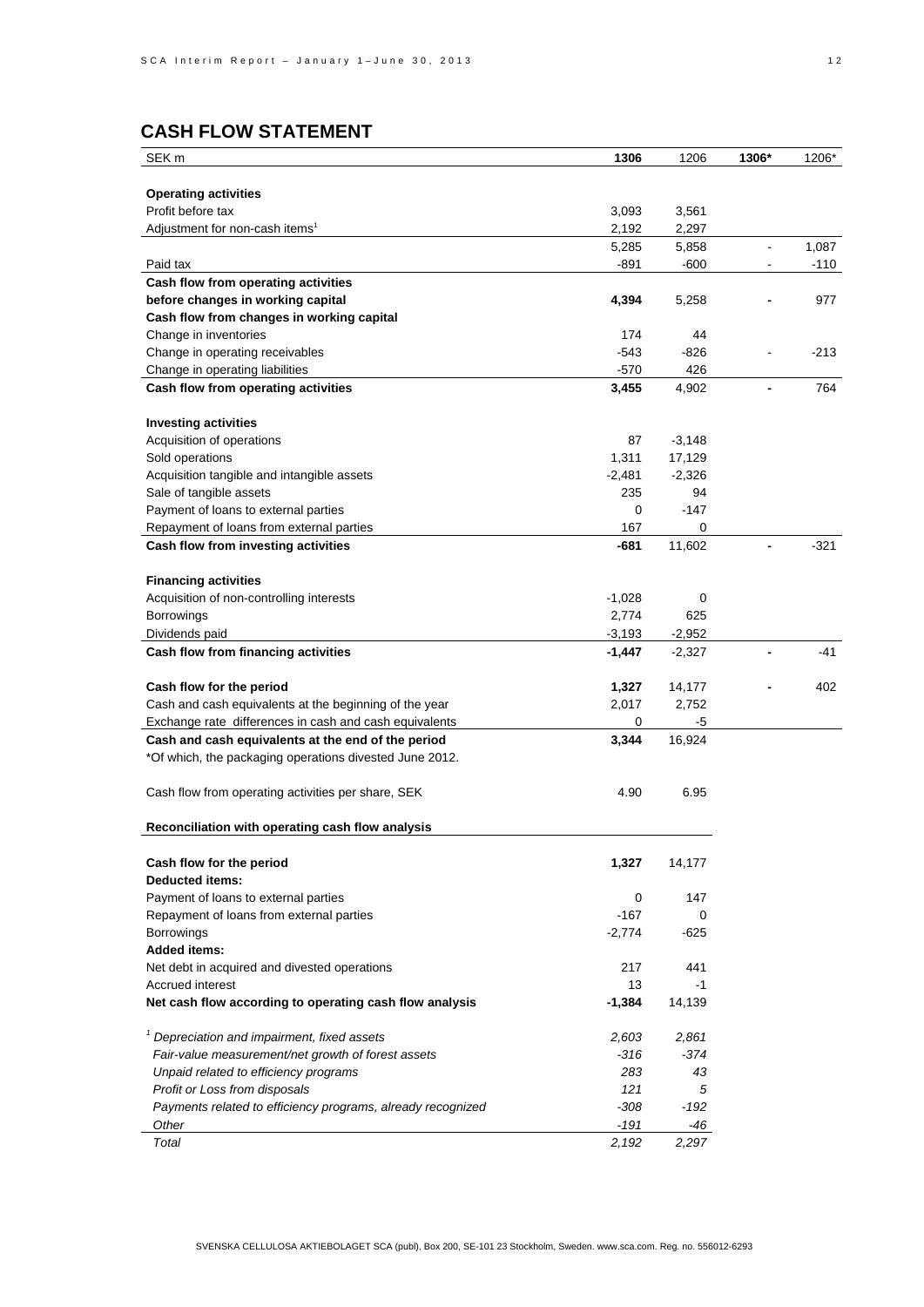| SEK <sub>m</sub>                                                                         | 2013:2    | 2012:2   | 2013:1    | 1306      | 1206      |
|------------------------------------------------------------------------------------------|-----------|----------|-----------|-----------|-----------|
| <b>Net sales</b>                                                                         | 22,145    | 20,273   | 22,386    | 44,531    | 39,763    |
| Cost of goods sold <sup>1</sup>                                                          | $-16,700$ | -15,131  | $-17,073$ | $-33,773$ | $-29,800$ |
| <b>Gross profit</b>                                                                      | 5,445     | 5,142    | 5,313     | 10,758    | 9,963     |
| Sales, general and administration 1                                                      | $-3,324$  | $-3,019$ | $-3,124$  | $-6,448$  | $-6,011$  |
| Items affecting comparability <sup>2</sup>                                               | -373      | $-260$   | $-418$    | -791      | -410      |
| Share of profits of associates                                                           | 35        | -18      | 16        | 51        | -13       |
| <b>Operating profit</b>                                                                  | 1,783     | 1,845    | 1,787     | 3,570     | 3,529     |
| <b>Financial items</b>                                                                   | $-213$    | $-316$   | -264      | -477      | -647      |
| <b>Profit before tax</b>                                                                 | 1,570     | 1,529    | 1,523     | 3,093     | 2,882     |
| Tax                                                                                      | $-416$    | -445     | $-388$    | $-804$    | -836      |
| Net profit for the period continued operations                                           | 1,154     | 1,084    | 1,135     | 2,289     | 2,046     |
| Net profit for the period from disposal group                                            | 0         | 234      | 0         | 0         | 503       |
| Net profit for the period                                                                | 1,154     | 1,318    | 1,135     | 2,289     | 2,549     |
| Earnings attributable to:                                                                |           |          |           |           |           |
| Owners of the parent                                                                     | 1,143     | 1,298    | 1,119     | 2,262     | 2,514     |
| Non-controlling interests                                                                | 11        | 20       | 16        | 27        | 35        |
|                                                                                          |           |          |           |           |           |
| Earnings per share, SEK - owners of the parent total operations                          |           |          |           |           |           |
| - before dilution effects                                                                | 1.63      | 1.85     | 1.59      | 3.22      | 3.58      |
| - after dilution effects                                                                 | 1.63      | 1.85     | 1.59      | 3.22      | 3.58      |
| Earnings per share, SEK - owners of the parent continued operations                      |           |          |           |           |           |
| - before dilution effects                                                                | 1.63      | 1.51     | 1.59      | 3.22      | 2.86      |
| - after dilution effects                                                                 | 1.63      | 1.51     | 1.59      | 3.22      | 2.86      |
| <b>Calculation of earnings per share</b>                                                 | 2013:2    | 2012:2   | 2013:1    | 1306      | 1206      |
| Earnings attributable to owners of the parent                                            | 1,143     | 1,298    | 1,119     | 2,262     | 2,514     |
|                                                                                          |           |          |           |           |           |
| Average no. of shares before dilution, millions                                          | 702.3     | 702.3    | 702.3     | 702.3     | 702.3     |
| Average no. of shares after dilution, millions                                           | 702.3     | 702.3    | 702.3     | 702.3     | 702.3     |
|                                                                                          |           |          |           |           |           |
| <sup>1</sup> Of which, depreciation<br>$2$ Distribution of items affecting comparability | $-1,208$  | $-1,201$ | $-1,242$  | $-2,450$  | $-2,354$  |
|                                                                                          |           |          |           |           |           |
| Distribution of restructuring costs, etc. per function                                   |           |          |           |           |           |
| Cost of goods sold                                                                       | -62       | $-10$    | -88       | $-150$    | -12       |
| Sales, general and administration                                                        | $-310$    | -250     | -178      | -488      | -398      |
| Impairment, etc.                                                                         | $-1$      | 0        | $-152$    | $-153$    | 0         |
| Total items affecting comparability                                                      | $-373$    | $-260$   | $-418$    | $-791$    | -410      |
| Gross margin                                                                             | 24.6      | 25.4     | 23.7      | 24.2      | 25.1      |
| Operating margin                                                                         | 8.1       | 9.1      | 8.0       | 8.0       | 8.9       |
| Financial net margin                                                                     | $-1.0$    | $-1.6$   | $-1.2$    | $-1.1$    | $-1.6$    |
| Profit margin                                                                            | 7.1       | 7.5      | 6.8       | 6.9       | 7.3       |
| Tax                                                                                      | $-1.9$    | $-2.2$   | $-1.7$    | $-1.8$    | $-2.1$    |
| Net margin *                                                                             | 5.2       | 5.3      | 5.1       | 5.1       | 5.2       |
| * Excluding Net profit for the period from disposal group                                |           |          |           |           |           |
| <b>Excluding items affecting comparability:</b>                                          | 2013:2    | 2012:2   | 2013:1    | 1306      | 1206      |
| Gross margin                                                                             | 24.6      | 25.4     | 23.7      | 24.2      | 25.1      |
| Operating margin                                                                         | 9.7       | 10.4     | 9.8       | 9.8       | 9.9       |
| Financial net margin                                                                     | $-1.0$    | $-1.6$   | $-1.2$    | $-1.1$    | $-1.6$    |
| Profit margin                                                                            | 8.7       | 8.8      | 8.6       | 8.7       | 8.3       |
| Tax                                                                                      | $-2.2$    | $-2.4$   | $-2.2$    | $-2.2$    | $-2.2$    |
| Net margin *                                                                             | 6.5       | 6.4      | 6.4       | 6.5       | 6.1       |

\* Excluding Net profit for the period from disposal group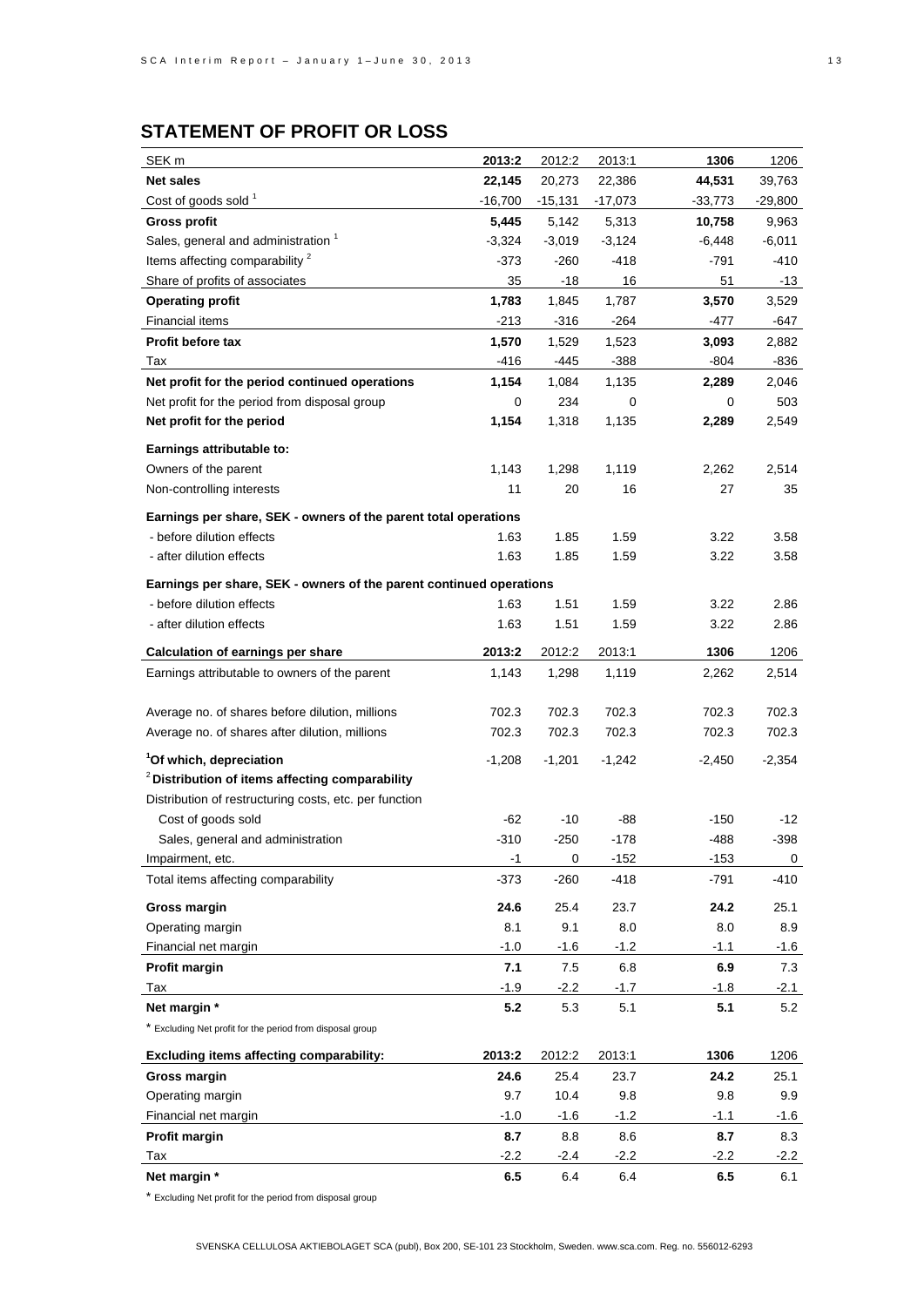# **STATEMENT OF PROFIT OR LOSS AND OTHER COMPREHENSIVE INCOME**

| SEK <sub>m</sub>                                                  | 2013:2 | 2012:2   | 2013:1      | 1306    | 1206     |
|-------------------------------------------------------------------|--------|----------|-------------|---------|----------|
| Profit for the period                                             | 1,154  | 1,318    | 1,135       | 2,289   | 2,549    |
| Other comprehensive income for the period                         |        |          |             |         |          |
| Items never reclassified subsequently to profit or loss           |        |          |             |         |          |
| Actuarial gains/losses on defined benefit pension plans           | 842    | $-1,257$ | 787         | 1,629   | $-1,665$ |
| Income tax relating to components of other comprehensive income   | $-226$ | 430      | $-210$      | $-436$  | 506      |
|                                                                   | 616    | $-827$   | 577         | 1,193   | $-1,159$ |
| Items that may be reclassified subsequently to profit or loss     |        |          |             |         |          |
| Available-for-sale financial assets                               | $-42$  | $-116$   | 148         | 106     | 74       |
| Cash flow hedges                                                  | $-223$ | $-109$   | 134         | $-89$   | 8        |
| Exchange differences on translating foreign operations            | 1,940  | $-586$   | $-1,414$    | 526     | $-1,451$ |
| Gains/losses from hedges of net investments in foreign operations | $-778$ | 107      | 591         | $-187$  | 630      |
| Income tax relating to components of other comprehensive income   | 226    | 12       | $-414*$     | $-188*$ | $-26$    |
|                                                                   | 1,123  | $-692$   | $-955$      | 168     | $-765$   |
| Other comprehensive income for the period, net of tax             | 1,739  | $-1,519$ | $-378$      | 1,361   | $-1,924$ |
| Total comprehensive income for the period                         | 2,893  | $-201$   | 757         | 3,650   | 625      |
| Total comprehensive income attributable to:                       |        |          |             |         |          |
| Owners of the parent                                              | 2,841  | $-220$   | 757         | 3,598   | 599      |
| Non-controlling interests                                         | 52     | 19       | $\mathbf 0$ | 52      | 26       |
| *) Whereof a correction of previous year                          |        |          | $-249$      | $-249$  |          |

# **CONSOLIDATED STATEMENT OF CHANGES IN EQUITY**

| SEK <sub>m</sub>                                | 1306     | 1206     |
|-------------------------------------------------|----------|----------|
| Attributable to owners of the parent            |          |          |
| Opening balance, January 1                      | 59,706   | 60,752   |
| Total comprehensive income for the period       | 3,598    | 599      |
| Dividend                                        | $-3,161$ | $-2,950$ |
| Acquisition of non-controlling interests        | $-666$   | 0        |
| Revaluation effect of non-controlling interests | -2       | $-2$     |
| <b>Closing balance</b>                          | 59,475   | 58,399   |
| <b>Non-controlling interests</b>                |          |          |
| Opening balance, January 1                      | 458      | 539      |
| Total comprehensive income for the period       | 52       | 26       |
| Dividend                                        | $-32$    | $-2$     |
| Acquisition of non-controlling interests        | $-335$   | $-7$     |
| <b>Closing balance</b>                          | 143      | 556      |
| Total equity, closing balance                   | 59,618   | 58,955   |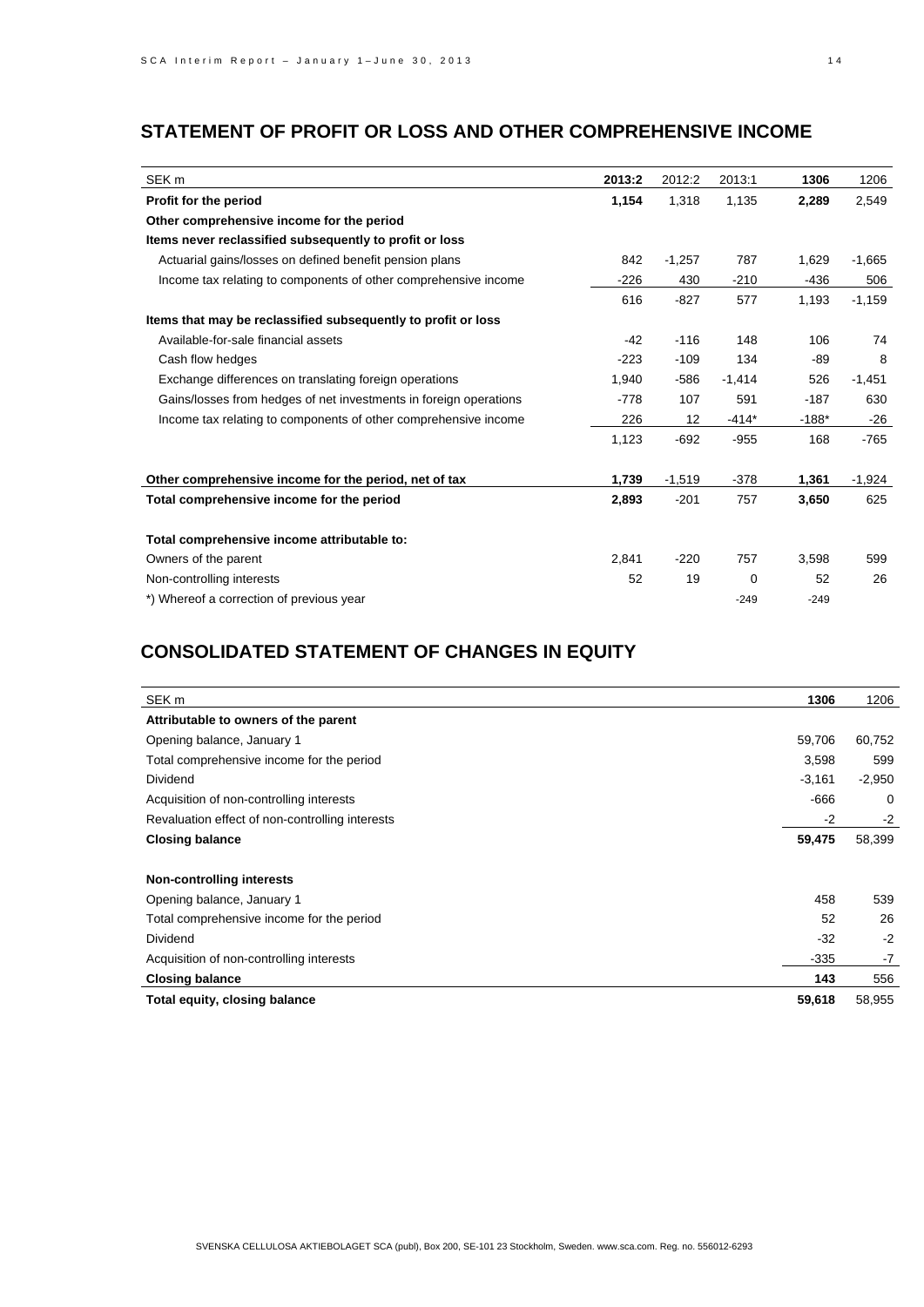# **CONSOLIDATED BALANCE SHEET**

| SEK <sub>m</sub>                                                                           | <b>Note</b> | June 30, 2013 | December 31, 2012 |
|--------------------------------------------------------------------------------------------|-------------|---------------|-------------------|
|                                                                                            |             |               |                   |
| <b>Assets</b>                                                                              |             |               |                   |
| Goodwill                                                                                   |             | 12,228        | 12,169            |
| Other intangible assets                                                                    |             | 5,135         | 5,460             |
| Tangible assets                                                                            |             | 74,916        | 74,205            |
| Shares and participations                                                                  |             | 2,672         | 2,517             |
| Non-current financial assets                                                               | 4           | 4,093         | 3,614             |
| Other non-current receivables                                                              | 4           | 1,734         | 905               |
| <b>Total non-current assets</b>                                                            |             | 100,778       | 98,870            |
|                                                                                            |             |               |                   |
| Operating receivables and inventories                                                      | 4           | 28,167        | 28,539            |
| <b>Current financial assets</b>                                                            | 4           | 226           | 168               |
| Non-current assets held for sale                                                           |             | 126           | 1,937             |
| Cash and cash equivalents                                                                  |             | 3,344         | 2,017             |
| <b>Total current assets</b>                                                                |             | 31,863        | 32,661            |
| <b>Total assets</b>                                                                        |             | 132,641       | 131,531           |
|                                                                                            |             |               |                   |
| <b>Equity</b>                                                                              |             |               |                   |
| Owners of the parent                                                                       |             | 59,475        | 59,706            |
| Non-controlling interests                                                                  |             | 143           | 458               |
| <b>Total equity</b>                                                                        |             | 59,618        | 60,164            |
|                                                                                            |             |               |                   |
| <b>Liabilities</b>                                                                         |             |               |                   |
| Provisions for pensions                                                                    |             | 3,787         | 4,861             |
| Other provisions                                                                           |             | 9,946         | 9,107             |
| Non-current financial liabilities                                                          | 4           | 27,860        | 23,759            |
| Other non-current liabilities                                                              | 4           | 837           | 1,013             |
| <b>Total non-current liabilities</b>                                                       |             | 42,430        | 38,740            |
|                                                                                            |             |               |                   |
| Current financial liabilities <sup>1</sup>                                                 | 4           | 8,699         | 9,955             |
| Other current liabilities                                                                  | 4           | 21,894        | 22,672            |
| <b>Total current liabilities</b>                                                           |             | 30,593        | 32,627            |
| <b>Total liabilities</b>                                                                   |             | 73,023        | 71,367            |
| <b>Total equity and liabilities</b>                                                        |             | 132,641       | 131,531           |
|                                                                                            |             |               |                   |
| <sup>1</sup> Committed credit lines amount to SEK 17,818m of which unutilized SEK 17,818m. |             |               |                   |
|                                                                                            |             |               |                   |
| Debt/equity ratio                                                                          |             | 0.55          | 0.55              |
| Visible equity/assets ratio                                                                |             | 45%           | 45%               |
| Return on capital employed                                                                 |             | 8%            | 7%                |
| Return on equity                                                                           |             | 8%            | 8%                |
| <b>Excluding items affecting comparability:</b>                                            |             |               |                   |
| Return on capital employed                                                                 |             | 9%            | 10%               |
| Return on equity                                                                           |             | 11%           | 12%               |
|                                                                                            |             |               |                   |
| Equity per share, SEK                                                                      |             | 85            | 85                |
| Capital employed                                                                           |             | 92,439        | 93,091            |
| - of which working capital                                                                 |             | 6,962         | 6,625             |
|                                                                                            |             |               |                   |
| Provisions for restructuring costs are included in the balance sheet as follows:           |             |               |                   |
| - Other provisions*                                                                        |             | 638           | 613               |
| - Operating liabilities                                                                    |             | 562           | 630               |
| *) of which, provision for tax risks                                                       |             | 482           | 482               |
|                                                                                            |             |               |                   |
| Net debt                                                                                   |             | 32,821        | 32,927            |
| <b>Total Equity</b>                                                                        |             | 59,618        | 60,164            |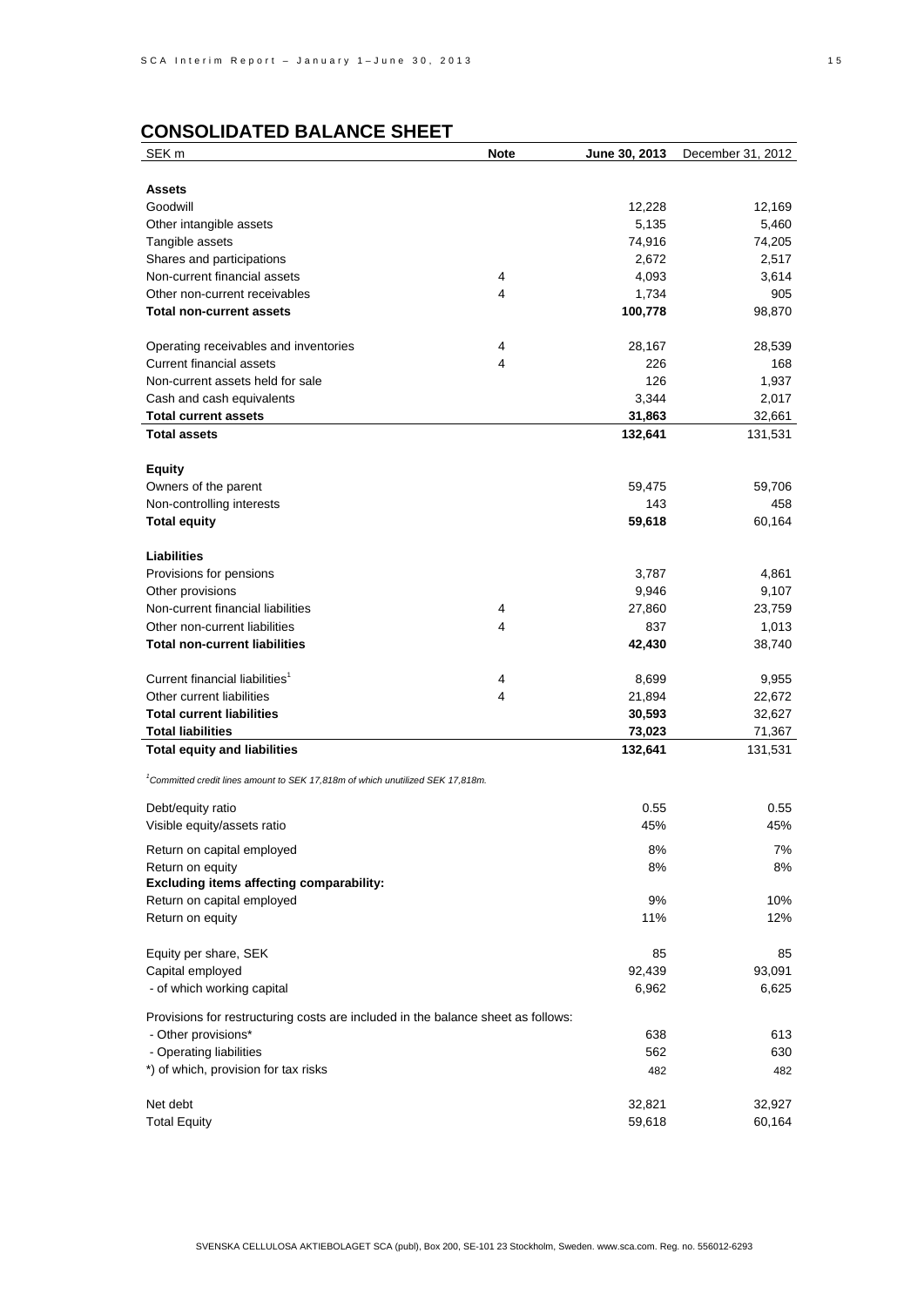# **NET SALES**

| SEK <sub>m</sub>       | 1306   | 1206     | 2013:2 | 2013:1 | 2012:4 | 2012:3 | 2012:2   | 2012:1 |
|------------------------|--------|----------|--------|--------|--------|--------|----------|--------|
| Personal Care          | 13.368 | 12.771   | 6.764  | 6.604  | 7.033  | 6.490  | 6.530    | 6.241  |
| Tissue                 | 23.280 | 18,582   | 11.650 | 11.630 | 12.460 | 11.333 | 9.461    | 9.121  |
| <b>Forest Products</b> | 8.036  | 9.651    | 3.788  | 4.248  | 4.119  | 4.513  | 4.868    | 4.783  |
| Other                  | 116    | 798      | 33     | 83     | 222    | 248    | 418      | 380    |
| Intra-group deliveries | $-269$ | $-2.039$ | -90    | $-179$ | $-389$ | -384   | $-1.004$ | -1.035 |
| <b>Total net sales</b> | 44.531 | 39,763   | 22.145 | 22.386 | 23.445 | 22.200 | 20.273   | 19.490 |

# **OPERATING PROFIT**

| SEK <sub>m</sub>                                                              | 1306   | 1206   | 2013:2 | 2013:1 | 2012:4   | 2012:3   | 2012:2 | 2012:1 |
|-------------------------------------------------------------------------------|--------|--------|--------|--------|----------|----------|--------|--------|
| <b>Personal Care</b>                                                          | 1,616  | 1,449  | 806    | 810    | 884      | 847      | 781    | 668    |
| Tissue                                                                        | 2,530  | 1,946  | 1,295  | 1,235  | 1,419    | 1,275    | 1,021  | 925    |
| <b>Forest Products</b>                                                        | 507    | 764    | 250    | 257    | 318      | 281      | 433    | 331    |
| Other                                                                         | $-292$ | $-220$ | $-195$ | -97    | $-199$   | $-118$   | $-130$ | -90    |
| Total operating profit                                                        | 4,361  | 3,939  | 2,156  | 2,205  | 2,422    | 2,285    | 2,105  | 1,834  |
| <b>Financial items</b>                                                        | $-477$ | -647   | $-213$ | $-264$ | $-293$   | $-324$   | $-316$ | $-331$ |
| Profit before tax <sup>1</sup>                                                | 3,884  | 3,292  | 1,943  | 1,941  | 2,129    | 1,961    | 1,789  | 1,503  |
| Tax                                                                           | $-992$ | $-892$ | $-492$ | $-500$ | 853      | $-589$   | -479   | -413   |
| Net profit for the period from disposal group                                 | 0      | 503    | 0      | 0      | 0        | 0        | 234    | 269    |
| Net profit for the period $2$                                                 | 2,892  | 2,903  | 1,451  | 1,441  | 2,982    | 1,372    | 1,544  | 1,359  |
| <sup>1</sup> Excluding items affecting comparability before tax amounting to: | $-791$ | $-410$ | $-373$ | $-418$ | $-1,193$ | $-1,031$ | $-260$ | $-150$ |
| <sup>2</sup> Excluding items affecting comparability after tax amounting to:  | $-603$ | $-354$ | $-297$ | $-306$ | $-901$   | $-1,002$ | $-226$ | $-128$ |

# **OPERATING MARGIN**

| %                      | 1306 | 1206      |      |      |      | 2013:2 2013:1 2012:4 2012:3 2012:2 2012:1 |      |      |
|------------------------|------|-----------|------|------|------|-------------------------------------------|------|------|
| <b>Personal Care</b>   |      | 12.1 11.3 | 11.9 | 12.3 | 12.6 | 13.1                                      | 12.0 | 10.7 |
| Tissue                 | 10.9 | 10.5      | 11.1 | 10.6 | 11.4 | 11.3                                      | 10.8 | 10.1 |
| <b>Forest Products</b> | 6.3  | 7.9       | 6.6  | 6.0  | 7.7  | 6.2                                       | 8.9  | 6.9  |

# **STATEMENT OF PROFIT OR LOSS**

| SEK <sub>m</sub>                              | 2013:2    | 2013:1    | 2012:4    | 2012:3    | 2012:2   |
|-----------------------------------------------|-----------|-----------|-----------|-----------|----------|
| <b>Net sales</b>                              | 22,145    | 22,386    | 23.445    | 22,200    | 20,273   |
| Cost of goods sold                            | $-16,700$ | $-17,073$ | $-17,611$ | $-17,038$ | -15,131  |
| Gross profit                                  | 5,445     | 5,313     | 5,834     | 5,162     | 5,142    |
| Sales, general and administration             | $-3,324$  | $-3,124$  | $-3,506$  | $-2,955$  | $-3,019$ |
| Items affecting comparability                 | $-373$    | $-418$    | $-1,193$  | $-1,031$  | $-260$   |
| Share of profits of associates                | 35        | 16        | 94        | 78        | $-18$    |
| <b>Operating profit</b>                       | 1,783     | 1,787     | 1,229     | 1,254     | 1,845    |
| Financial items                               | $-213$    | $-264$    | $-293$    | $-324$    | $-316$   |
| <b>Profit before tax</b>                      | 1,570     | 1,523     | 936       | 930       | 1,529    |
| Taxes                                         | $-416$    | $-388$    | 1,145     | -560      | $-445$   |
| Net profit for the period from disposal group | 0         | 0         | 0         | 0         | 234      |
| Net profit for the period                     | 1,154     | 1,135     | 2,081     | 370       | 1,318    |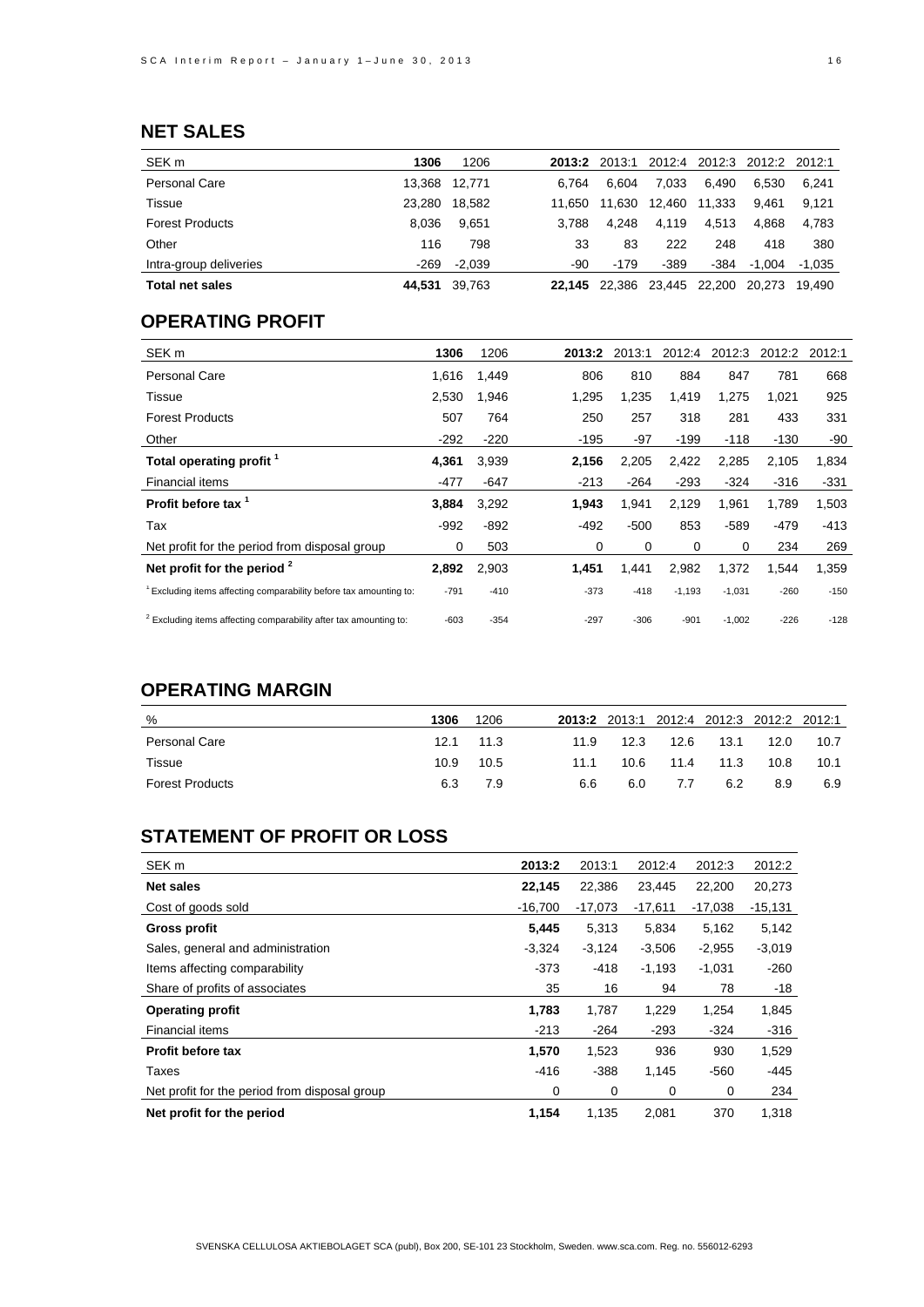# **INCOME STATEMENT PARENT COMPANY**

| SEK <sub>m</sub>          | 1306   | 1206   |
|---------------------------|--------|--------|
| Administrative expenses   | $-403$ | $-354$ |
| Other operating income    | 195    | 71     |
| Other operating expenses  | $-107$ | -71    |
| <b>Operating profit</b>   | $-315$ | $-354$ |
| Financial items           | 884    | 768    |
| Profit before tax         | 569    | 414    |
| Untaxed reserve and tax   | 286    | 436    |
| Net profit for the period | 855    | 850    |

# **BALANCE SHEET PARENT COMPANY**

| SEK <sub>m</sub>                         | June 30, 2013 | December 31, 2012 |
|------------------------------------------|---------------|-------------------|
| Intangible fixed assets                  |               |                   |
| Tangible fixed assets                    | 6,750         | 6,724             |
| <b>Financial fixed assets</b>            | 124,390       | 124,804           |
| Total fixed assets                       | 131,141       | 131,529           |
| Total current assets                     | 796           | 3,480             |
| <b>Total assets</b>                      | 131,937       | 135,009           |
|                                          |               |                   |
| Restricted equity                        | 10,996        | 10,996            |
| Unrestricted equity                      | 37,036        | 39,342            |
| Total equity                             | 48,032        | 50,338            |
| Untaxed reserves                         | 181           | 181               |
| <b>Provisions</b>                        | 1,203         | 1,194             |
| Non-current liabilities                  | 21,066        | 15,593            |
| <b>Current liabilities</b>               | 61,455        | 67,703            |
| Total equity, provisions and liabilities | 131,937       | 135,009           |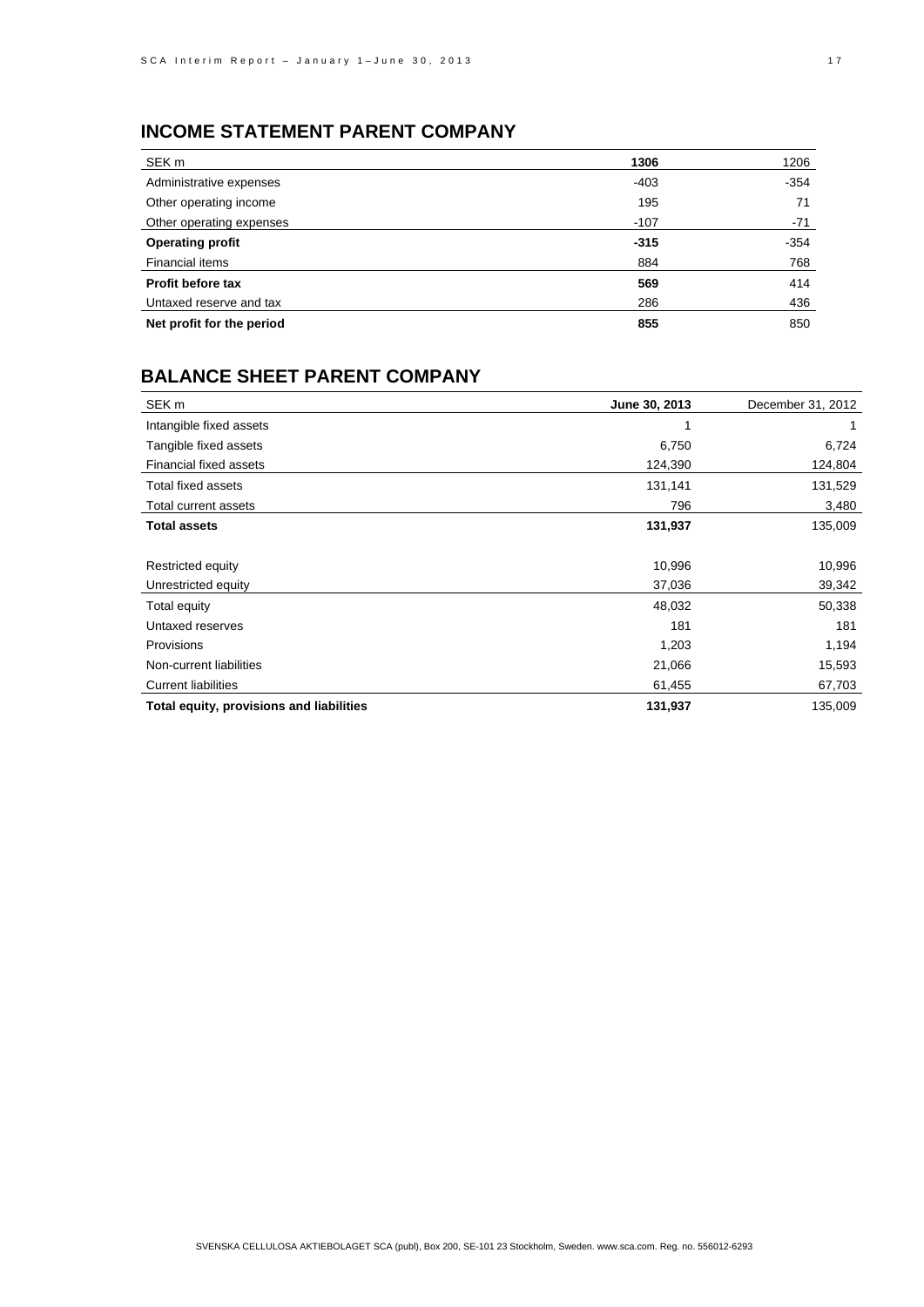# **NOTES**

## **1 ACCOUNTING PRINCIPLES**

This interim report has been prepared in accordance with IAS 34 and recommendation RFR 1 of the Swedish Financial Reporting Board (RFR), and with regard to the Parent Company, RFR 2. The accounting principles applied correspond to those described in the 2012 Annual Report.

Effective January 1, 2013, SCA applies the following new or amended IFRSs:

- IAS 19 Employee Benefits
- IFRS 13 Fair Value Measurement
- IAS 1 Presentation of Financial Statements Recognition of items in other comprehensive income

The amendments in IAS 19 Employee Benefits consist mainly of the removal of the corridor approach and the replacement of interest expenses and the expected return on plan assets by a net interest figure calculated using the discounting rate, based on the net surplus or deficit in the defined-benefit plan. For SCA, which already applies immediate recognition of actuarial gains and losses, the amendment imposes a restriction insofar as the return on plan assets in profit or loss is limited to a predetermined discounting rate instead of the company's long-term expectation of the actual return on plan assets, which applied through 2012. For 2012, the amended interest calculation would have reduced profit for the period by SEK 205m. IFRS 13 Fair Value Measurement aims to improve consistency and reduce complexity in the application of fair value measurement by providing a precise definition and a shared source in IFRS for fair value measurements and associated disclosures. The requirements do not expand the area of application for when fair value is required to be used, but provide guidance on how it should be applied when other IFRSs already require or permit fair value measurement. The standard is not expected to have any material impact on the Group. Other changes are not expected to have any material impact on the Group's or Parent Company's result of operations, financial position or disclosures.

### **2 RISKS AND UNCERTAINTIES**

SCA's risk exposure and risk management are described on pages 56–61 of the 2012 Annual Report. No significant changes have taken place that have affected the reported risks.

Risks in conjunction with company acquisitions are analyzed in the due diligence processes that SCA carries out prior to all acquisitions. In cases where acquisitions have been carried out that may affect the assessment of SCA's risk exposure, these are described under the heading "Other events" in interim reports.

#### **Risk management processes**

SCA's board decides on the Group's strategic direction, based on recommendations made by Group management. Responsibility for the long-term, overall management of strategic risks corresponds to the company's delegation structure, from the Board to the CEO and from the CEO to the business unit heads. This means that most operational risks are managed by SCA's business units at the local level, but that they are coordinated when considered necessary. The tools used in this coordination consist primarily of the business units' regular reporting and the annual strategy process, where risks and risk management are a part of the process.

SCA's financial risk management is centralized, as is the Group's internal bank for the Group companies' financial transactions and management of the Group's energy risks. Financial risks are managed in accordance with the Group's finance policy, which is adopted by SCA's board and which – together with SCA's energy risk policy – makes up a framework for risk management. Risks are aggregated and followed up on a regular basis to ensure compliance with these guidelines. SCA has also centralized other risk management.

SCA has a staff function for internal audit, which monitors compliance in the organization with the Group's policies.

### **3 RELATED PARTY TRANSACTIONS**

No transactions have been carried out between SCA and related parties that had a material impact on the company's financial position and results of operations.